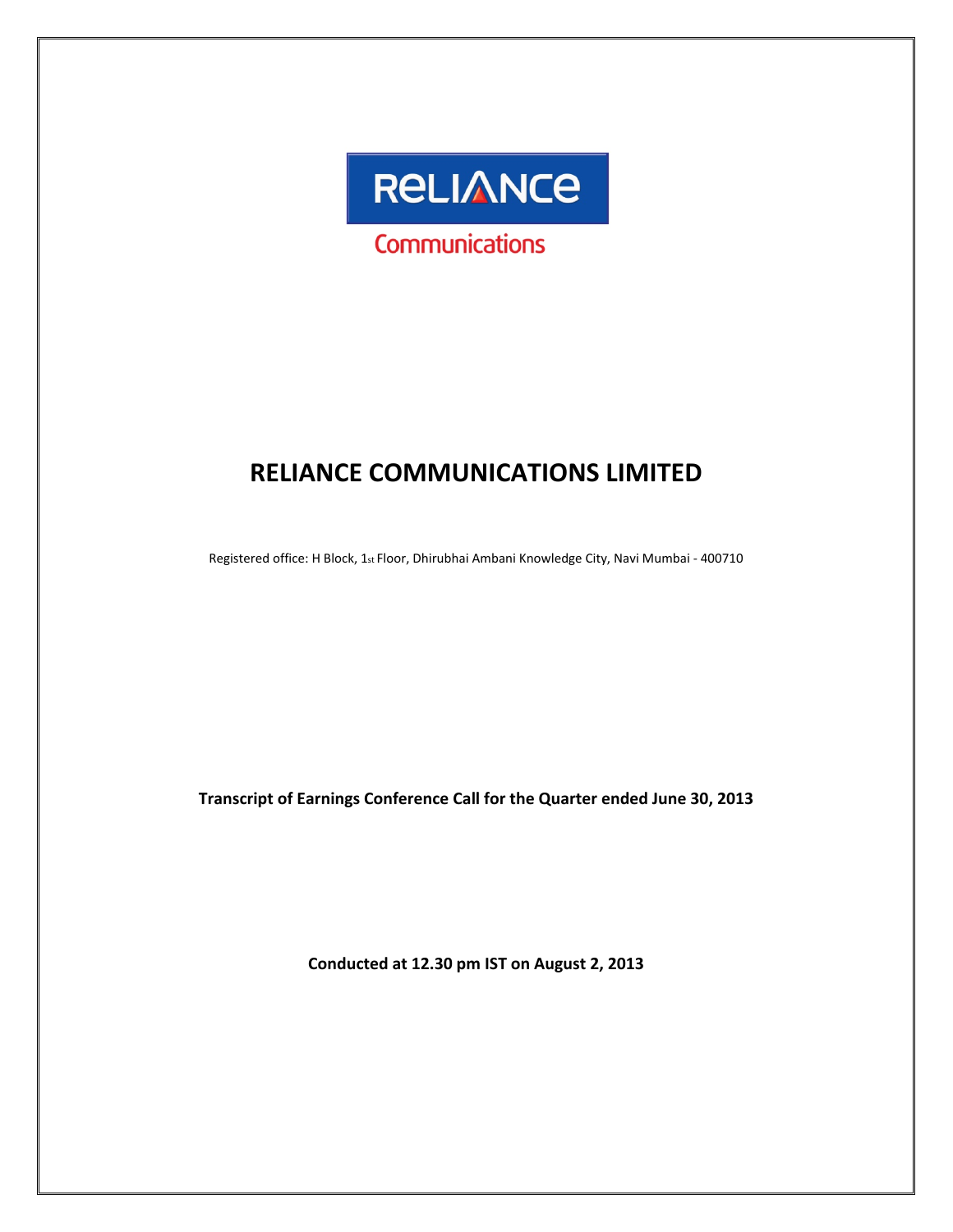# **Moderator:**

Thank you for standing by and welcome to Reliance Communications' global earnings conference call on the Reliance Audio Conferencing platform.

This is Mamta, the moderator for this conference.

At this time, all the participants are in listen-only mode. There will be a presentation followed by a question and answer session at which time if you wish to ask a question, please press \*1 on your telephone. Please be advised, this conference is being recorded today.

Today, we have the senior management team from Reliance Communications namely Mr. Gurdeep Singh, Mr. Punit Garg and Mr. Arvind Narang.

The call will begin with some key observations by the management followed by a question and answer session. I must remind you that the overview and discussions today may include some forward‐looking statements that must be viewed in conjunction with the risks that the company faces.

I hand over the call now to Mr. Gurdeep Singh. Thank you.

# **Gurdeep Singh:**

Thank you, Mamta.

It's a pleasure to once again welcome you all to discuss Reliance Communications' financial performance for the quarter ended June 30th, 2013.

On Thursday, August 1st, 2013, our Board of Directors adopted the unaudited results for the first quarter of the financial year 2013‐14 ending June 30th, 2013. The Media Statement, Quarterly Report and The Results have been uploaded on our web site and I hope you have had a chance to go through the same.

Let me start by sharing the key highlights of this quarter:

- **Revenue:** We are happy to share that RCOM has continuously grown the revenue for the last three consecutive quarters. For the first quarter this fiscal year, total operating income stands at Rs. 5,315 crore, up 3.6% from Rs. 5,130 crore in 4Q FY'13.
- **EBIDTA** is up by 2% q‐o‐q at Rs. 1,701 crore, with EBIDTA margin at 31.4%, amongst the highest in the industry.
- **RPM:** RPM has increased to 45.7 paisa, up 4% q‐o‐q. We have significantly improved RPM with tariff hikes and strong focus on paid & profitable minutes.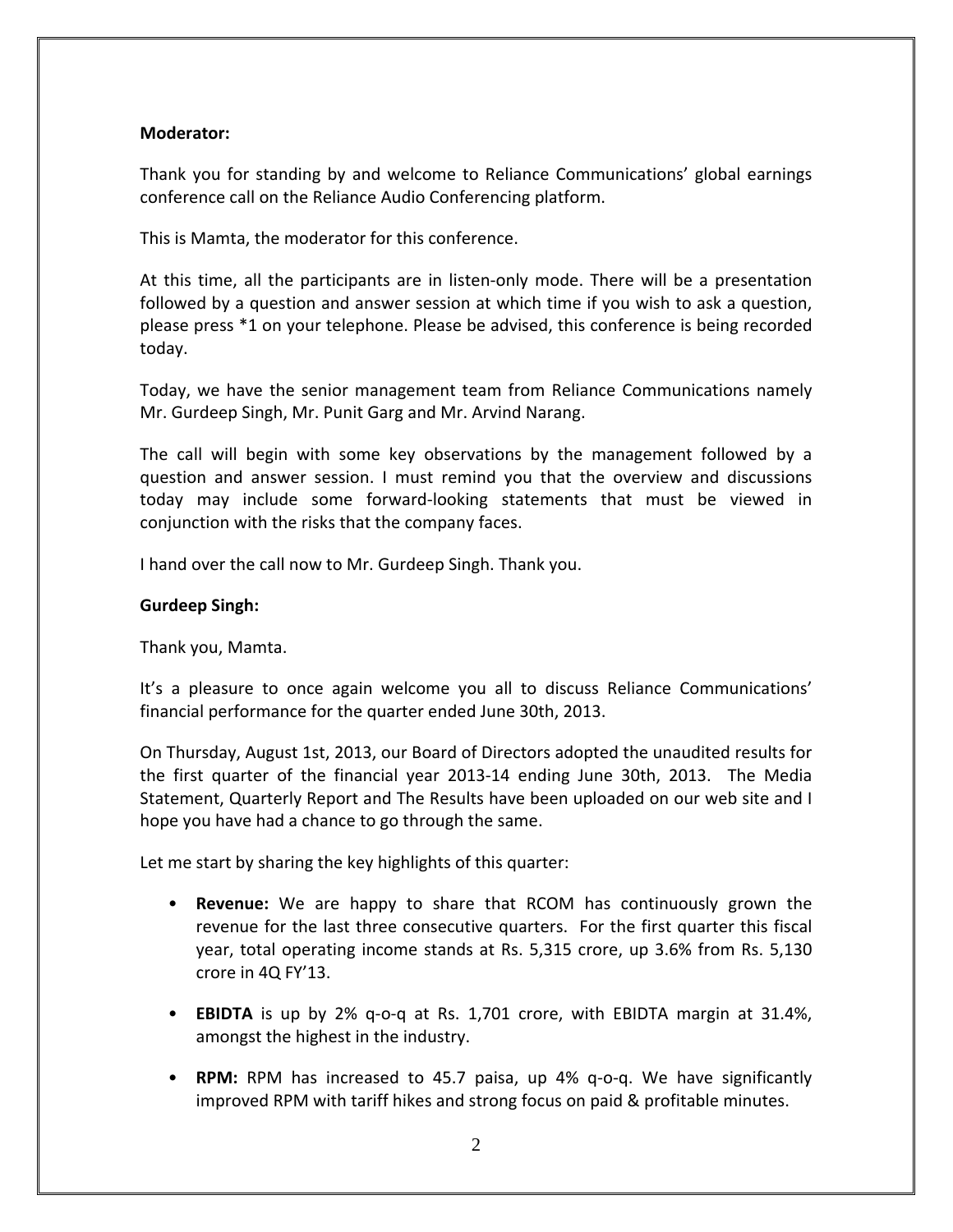- **Non‐voice revenue:** Our non‐voice revenue contribution to wireless revenues is at 21.3 % and amongst the highest in the industry.
- **GEBU Revenue and EBIDTA:** In our Global Enterprise Business Unit, we achieved revenue of Rs. 2,300 crore with an EBITDA of Rs. 518 crore.
- **Free Cash Flow:** RCOM continues to be Free Cash Flow positive in this quarter. Against EBIDTA of 1,701 crore, RCOM invested 245 crore on CAPEX during the quarter, and as has been mentioned in the previous calls, the peak of capex intensity is behind us.

# **Let me now share the financial and operational performance of our wireless business:**

- The first quarter wireless revenue stands at Rs. 4,816 crore, up 4.1% q-o-q from Rs. 4,626 crore in Q4. Wireless EBITDA stands at Rs. 1,314 crore, up 6.6% q‐o‐q.
- This quarter, we are able to achieve highest revenue and EBITDA growth in the past 3 years.
- GSM and Data revenue up 6.3% q‐o‐q and now forming 67% of the wireless revenues.
- We are increasingly focused on data growth, and as such provide high speed data coverage in over 1,300 towns in India
- Our data focus have led us to serve 31.1 Mn. data customers out of which 7.7 Mn are 3G customers, highest in the industry
- Total data usage on our network at 31,050 Terabyte, a growth of 14% Quarter on Quarter and data usage per sub at 342 MB, still remains the best and highest in the industry.

**I will now briefly talk about current status of Indian Telecom Sector.** Indian Telecom Sector is witnessing virtual consolidation as many operators have either completely exited the business or reduced their footprint considerably. We expect the sector to have 4‐5 Pan India private operators in the coming years. This will bring the sanity back in terms of further firming up of pricing in the market. The competitive intensity is also tapering off and indications of pricing power coming back to operators are evident by recent hikes in headline tariffs and reduction of free & promotional minutes by operators.

We are witnessing tangible evidence of accelerating mobile data adoption in the industry where consumers and business customers are seizing the benefits of fast, reliable mobile data networks using affordable smart‐phones and other mobile data devices such as Dongles and Tablets. This is further supported by greater availability of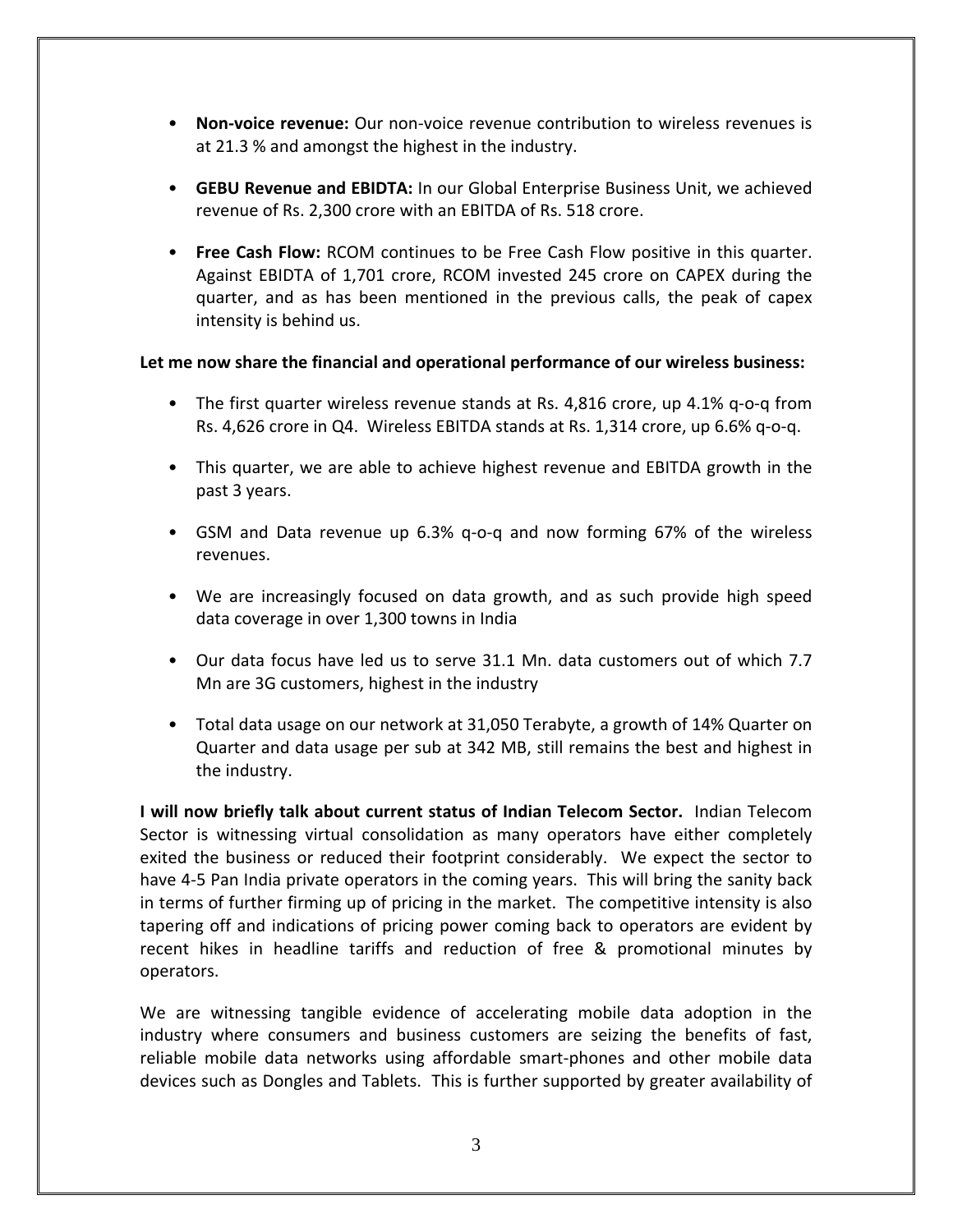content and applications. We are very positive about data led revenue growth in the industry going forward.

**Update on Wireless Business and new initiatives:** During the second quarter of last fiscal, RCOM took the lead and raised Pre‐paid tariffs across GSM and CDMA platforms by 25%. We have completed migration of most of our customer base to headline tariffs of 1.5 paisa per second. In order to enhance RPMs and increase profitability, we have further raised our Pre‐paid tariffs by 20% across India on both GSM and CDMA platforms. We have reduced promotional & concessional offers by as much as 65% and increased base line tariffs by 20% across all commitment plans, which are being used by a large part of our customer base. Due to these changes, we are able to grow our RPMs by 4% during the quarter, and now stand at 45.7 Paisa per minute, highest in the industry.

RCOM is the first operator in the country to have full compliance with TRAI's Guideline on obtaining explicit consent of consumers for subscribing and renewing of Value Added Services. Rest of the operators are still in the process of implementing these guidelines. Still, we are able to grow our wireless revenue at a healthy rate.

RCOM provides wireless broadband services in over 1,000 towns through its Pan India High Speed Data network. We also provide 3G services in 333 towns in 13 circles including key metros of Mumbai, Delhi and Kolkata. RCOM currently serves 31.1 Mn. data customers on its network, out of which 7.7 Mn are 3G customers. Total data usage on our network has grown 14 % quarter on quarter and stands at 31,050 Terabyte, which is highest in the industry.

As mentioned previously, RCOM is continuously working towards higher adoption of data services by its customers. We are creating a healthy ecosystem for data services through 3G and High Speed Data networks, providing affordable products and services by entering into relationship with leading brands of handset manufacturers and allowing easy access to social networks by entering into exclusive partnership with social media networks.

RCOM is focused on building a healthy portfolio mix, through driving profitable Data business thereby future proofing the business against voice led growth alone. This is in line with the trends in the Global telecom markets of building a 'strong portfolio mix'.

During the quarter, RCOM forged new partnership with Apple and started offering iPhone 5 in India through our Reliance World outlets. RCOM will allow iPhone 5 customers to connect to its fast, reliable & superior 3G network with data speeds up to 21 Mbps. With this tie-up, now RCOM have forged relationship with almost all leading handset manufacturers and offers bundled services across leading operating systems like Android, Blackberry and iOS on our "Built for Internet" network.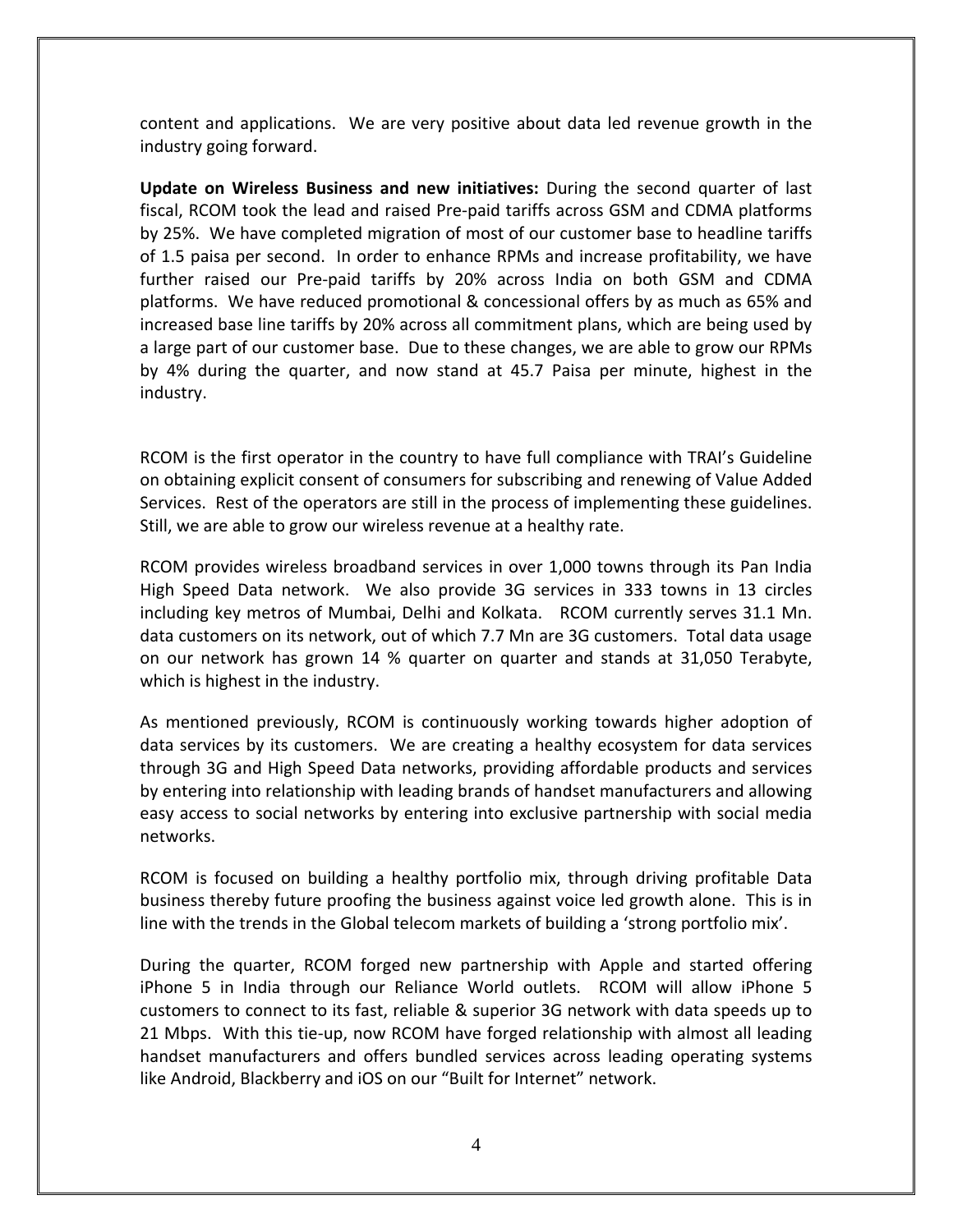Very recently, we have announced launch of an exciting new 3G data offer at 2G data prices for Smartphone and Tablet users, targeting the fast‐growing segment. The aggressive and affordable pricing is all set to trigger a wave of 3G adoption in the country, ensuring greater traction from mid‐ to high‐level data users, and resulting in significant data usage and revenue growth across customer segments.

With this initiative, RCOM aims at 40% share of fast-growing Smartphones market of 66 Mn. handset, which is currently growing at approx. 2 Mn. handsets per month.

# **New partnerships and strategic initiatives at RCOM:**

RCOM has undertaken key strategic initiatives on cost improvement, asset utilization and deleveraging the balance sheet.

- 1. As announced in the previous quarter, RCOM has entered into long term agreements with Alcatel‐Lucent and Ericsson for end‐to‐end managed services contract. These partnerships will further improve network performance and customer experience by offering Next Generation telecom solutions across multiple devices and platforms.
- 2. We have unveiled plans to expand our network significantly through strategic 2G GSM Intra‐Circle Roaming agreements with Aircel, Loop and other existing operators, offering our customers wider coverage and uninterrupted service across the country. These arrangements will help in a fast‐paced expansion of RCOM's GSM network footprint at no extra cost and optimize Capex & Opex spends. These ICR agreements will increase RCOM's national 2G GSM network foot print by 10,000 base stations and bring in an addressable market of over 150 million pops, adding up to a market opportunity of over Rs 10,000 crore.
- 3. During the quarter, RCOM signed comprehensive agreement with Reliance Jio Infocomm for sharing of RCOM's nationwide telecom towers infrastructure. Under the terms of the agreement, Reliance Jio Infocomm will utilize upto 45,000 ground and rooftop based towers across RCOM's nationwide network for accelerated roll‐out of its 4G services. The agreement has an aggregate value of over Rs. 12,000 crore (over US\$ 2 Billion) during tenure of the agreement. The agreement provides for joint working arrangements to configure the scope of additional towers to be built at new locations to ensure deep penetration and seamless delivery of next generation services. RCOM and Reliance Jio Infocomm are going to derive major benefits from sharing of capital and operating costs. This agreement follows the inter-city optic fiber sharing agreement already signed in April 2013 as part of a comprehensive framework of business cooperation between the two companies.
- 4. Recently, RCOM announced that its Board of Directors has in‐principle decided on a demerger of the Real Estate held by RCOM into a separate unit, Reliance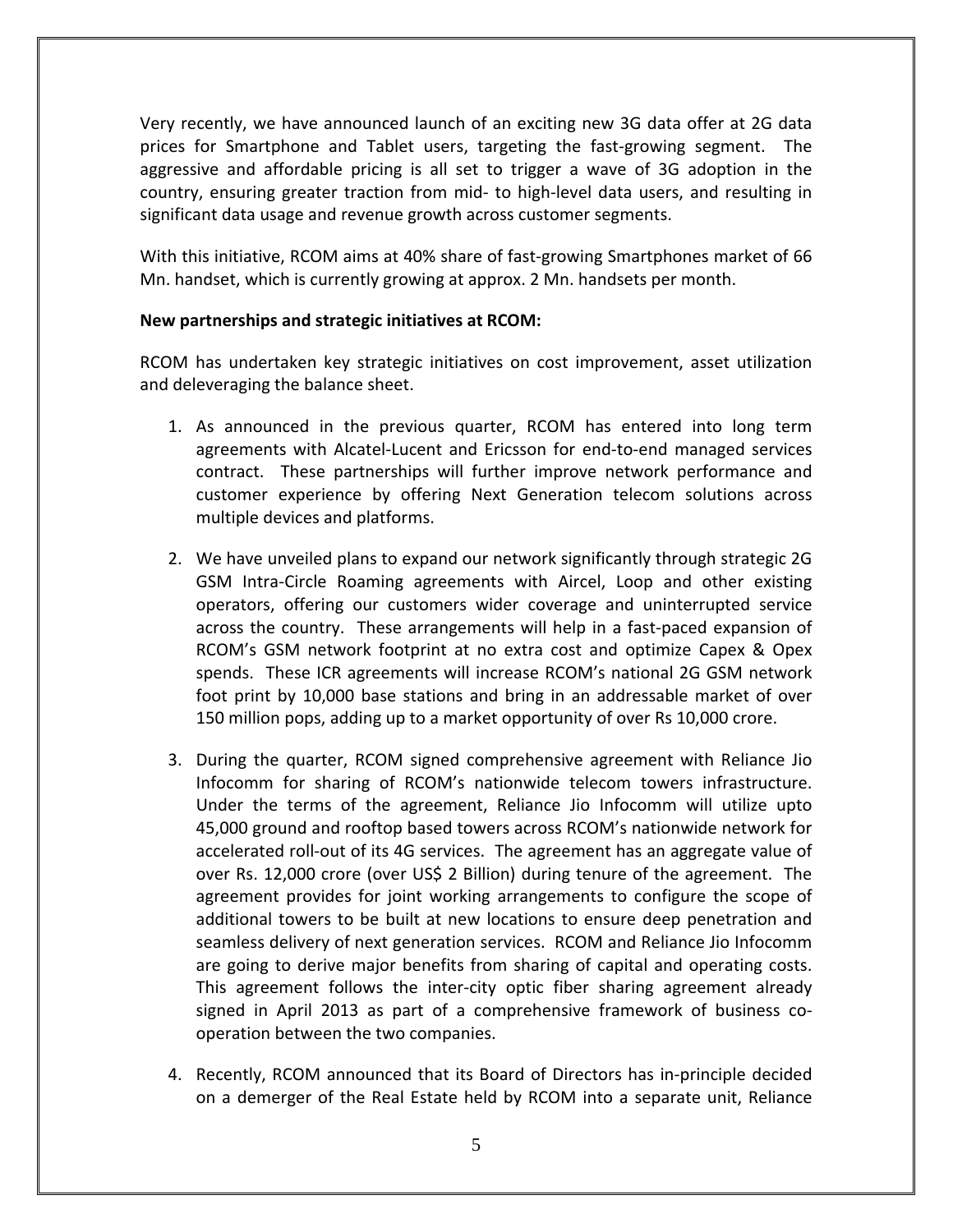Properties Ltd., to unlock substantial value for the benefit of its approx. 2 million institutional and retail shareholders.

Reliance Properties Ltd. will be a separate listed Company. All shareholders of RCOM will receive fully tradable pro‐rata shareholding in Reliance Properties Ltd., free of cost, based on their existing shareholding in RCOM. The preliminary and indicative monetisable value of RCOM's real estate on development is estimated by independent valuers at over Rs. 12,000 crore, which is equal to Rs. 60 per RCOM share. Reliance Properties will work with leading global partners to develop the real estate, and unlock this value for the benefit of its approx. 2 million shareholders.

5. We have also initiated steps towards deleveraging the balance sheet by completing the securitisation of proceeds under the Rs. 1,200 crore inter‐city Fibre Agreement signed with Reliance Jio Infocomm in April 2013. Deliveries of inter‐city fibre links to Reliance Jio have already commenced and total deliveries of 120,000 kms inter city fibre under the Agreement are expected to be completed within the current financial year.

Now, let me hand over to my colleague Mr. Punit Garg to cover Global Enterprise Business.

# **Global Enterprise Business**

Global Enterprise Business Unit has seen good traction in 1Q FY'14 with a new order booking of approximately Rs.500 Cr. without NLD fiber of Reliance JIO.

# **Carrier Business**

Our Carrier business continued its strong performance with order booking of around Rs. 200 Cr. including approximately Rs 100 Cr. from International Carrier business. This fiscal year starts with focus on service quality and stronger relationship with our customers. We introduced innovative solutions like IP‐Transit with Point to Multipoint Global Ethernet pipes, which allow our customer to provide scalable, cost effective and flexible internet services. Suited ideally for regions like Middle East, where cost of subscribing IP Transit ports is highly prohibitive, our innovative solution provides lower total cost of ownership with high scalability. With pay as you grow option under Optical Wave Service, we are now offering higher bandwidth granularity to our customers of upto 1Gbps. This helps our customers to meet their connectivity needs with greater flexibility, higher scalability and lower risk. Our Single Board Number (SBN) service has grown on Q‐o‐Q basis with increased demand from enterprise customers. In the National Long Distance business, we have signed orders of Rs. 100 crore primarily for Infra sales to private service providers.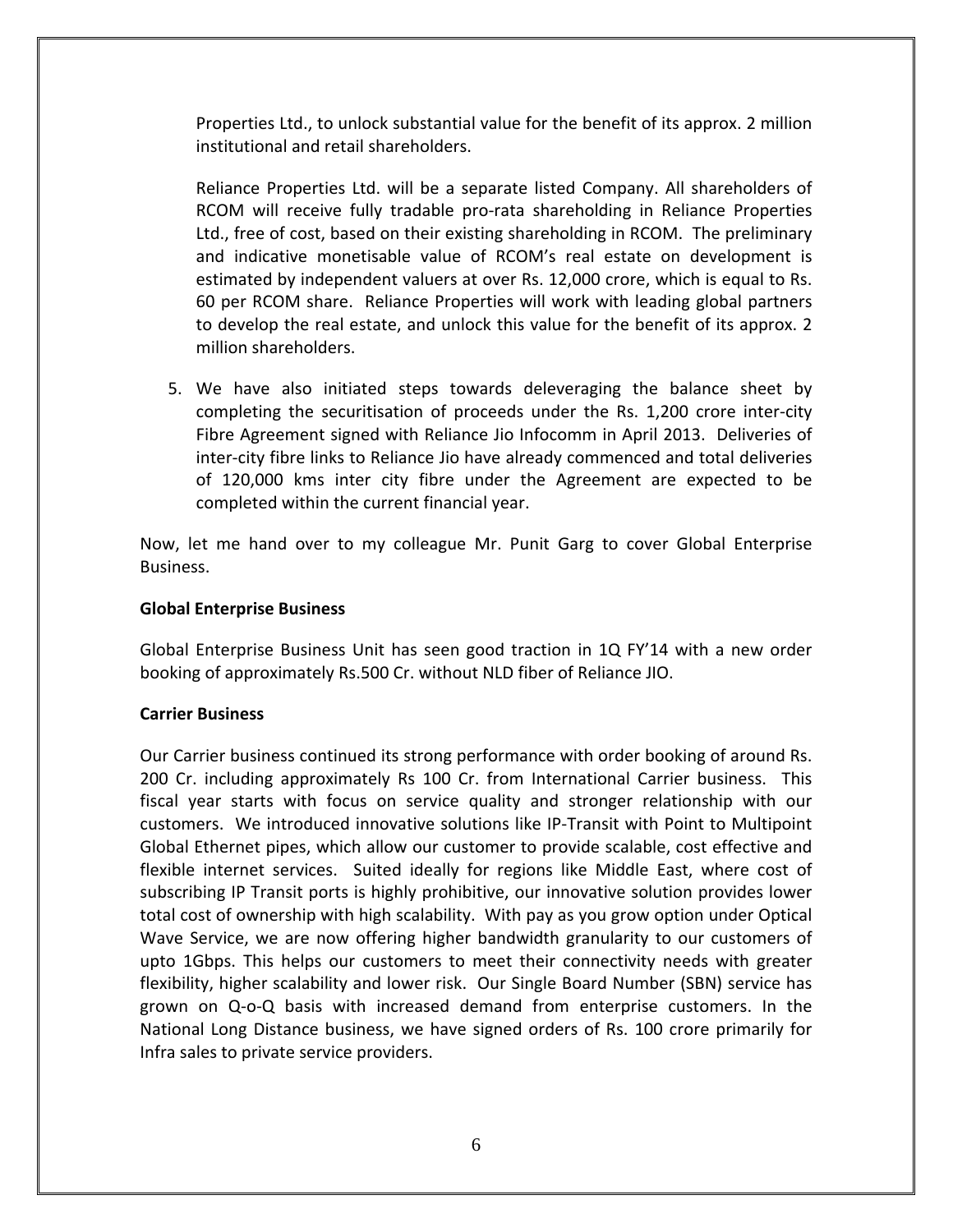We have crossed 300 plus customers in Reliance Global Call Enterprise segment and expecting to grow the numbers further. Reliance Global Call Enterprise service is currently available in 11 countries ‐ USA, UK, Canada, Australia, New Zealand, Singapore, Spain, Belgium, France, Netherlands and India. In addition our SIP Trunking calling option has been recently introduced to offer customers more convenient options for all their International calling needs.

# **Enterprise Business**

In Enterprise business, we achieved new sales of about Rs 300 crores in the first quarter.

Our Pay per Use model for Data Centre business, continue to show strong traction in enterprise market. Once our new Data Center (IDC5) will be ready for revenue in the fourth quarter, our IDC capacity will be 60% more than nearest competitor. With this we continue to maintain our leadership position in Data Centre business, not only in terms of market share, but also in terms of Technology and Innovation.

We continue to strengthen our focus on the "Small office" segment through the success of new flavor of VPN as ConnectPrimeTM, launched last year. We continue to see strong demand for ConnectPrimeTM from enterprises, both small and big, having multiple small offices spread across the country. With ConnectPrimeTM we strive to provide the most cost optimized and efficient connectivity option to our growing Enterprise customer base using the synergies of our Pan India wireless and wireline network.

Following our success in Government sector with prestigious orders like National Informatic Center, UID.

We also added several news logos in the Private Enterprise space across business verticals including financials, IT & ITES, Manufacturing and Media & Electronics.

This year we are poised to step up our product innovation initiatives with industry vertical focused solutions. These products will help us differentiate RCOM as an advanced player in Enterprise market, taking advantage of our unique asset combination and spread.

# **To summarise, let me reiterate:**

- Industry to have 4 5 Pan India Private operators in coming years through consolidation
- Tariffs are going to harden and contribution from data likely to grow, leading to improvement in RPMs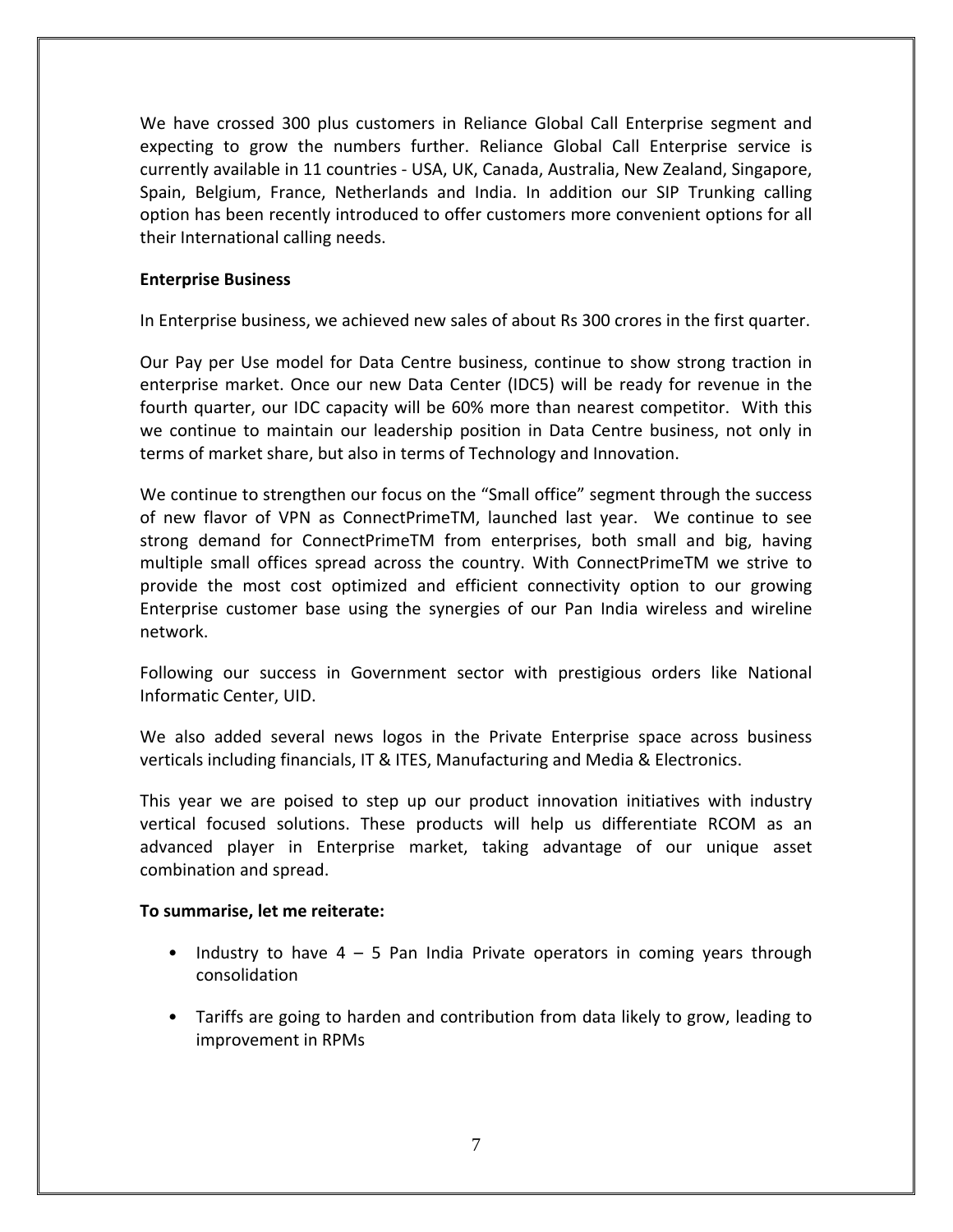- We continue to enter into strategic alliances and partnerships to enhance device ecosystem, providing easy access to social networking in order to increase data usage
- We will continue to pursue strategic initiatives in order to expand the network and better asset utilization.

Finally, I would like to say that RCOM is committed to enrich customer experience through provision of ubiquitous network coverage, affordable devices, value for money products & services and improve customer services. We are also committed to enhance shareholder value by sweating our assets and unlocking value in our businesses.

Thank you. And I would now like to hand you back for the Q&As.

## **Moderator:**

# Certainly Sir.

At this time participants who wish to ask a question, please press \*1 on your telephone keypad and wait for your name to be announced.

First question comes from Mr. Shobit Khare from Motilal Oswal. You may go ahead please.

# **Mr. Shobit Khare:**

Good afternoon, and congratulations on a good performance in the Wireless segment. This is obviously driven by a good pricing improvement, so I just wanted to check with you, as mentioned by you in a previous call about 6‐8 paise improvement in RPM. What are your thoughts on it, now that we've seen some improvement this quarter for the first time, and what is the risk that the pricing discipline in the sector breaks at any point before we get to that kind of improvement?

## **Mr. Gurdeep Singh:**

Thanks Shobit and thanks for being on the call. Let me answer this in two parts. The first part is when we took the price correction in October on moving the headline tariff from 1.2 paise to 1.5 paise, we said that it takes nearly 6‐8 months for all the customers to migrate to this headline tariffs, and I'm happy to share that most of our customers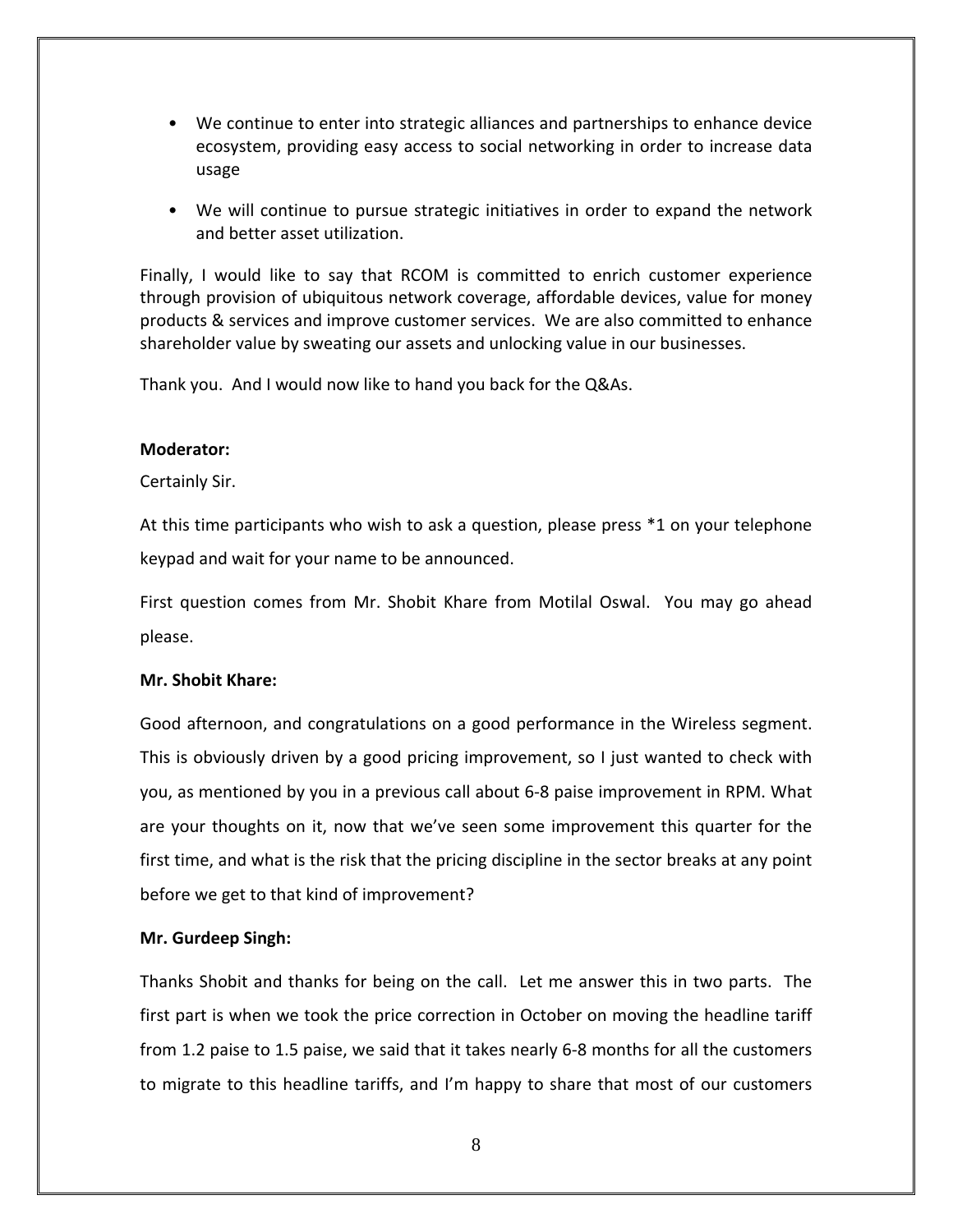have now moved to the headline tariff. Second, in the month of April, we began to correct the free and promotional minutes on the commitment plan, and we had also said that this will take anywhere between 4‐6 months for us to migrate all our customers to the new commitment plans, and that process is more than half over, and we expect it to get over by the end of August. In the sense, Q3 will be the quarter when you see the complete impact of the combination of headline tariff change and the reduction of free and promotional minutes from the commitment pack. Having said that, we have seen the impact of the change in the headline tariff and partially of the commitment plans in this quarter. We hope to see continuous improvement in RPM even in this quarter as we go forward, and as I said last time, industry is at a stage where hyper‐competitive phase is behind us. There is more rational behaviour on the ground and we believe the pricing power is back to the pan India scale operators. RPM hardening is a journey, it's not a definitive movement or an event, and we see no room or head room available for the telecom companies now to absorb any of the rise in the input material cost.

## **Mr. Shobit Khare:**

Okay, understood. One small question was on current liabilities. Current liabilities quarter on quarter seem to have jumped significantly, so just wanted to understand why this is the case?

#### **Mr. Arvind Narang:**

Shobit, Arvind here. This is just a notional change because of the foreign exchange fluctuation which has happened during the quarter, and hence gone up by around Rs. 3,400 crores. On actual basis it has been largely the same as it was in the last quarter, and in the last quarter actually it had significantly come down.

## **Mr. Shobit Khare:**

Yes, understood, sir. Okay sir, thanks a lot and all the best.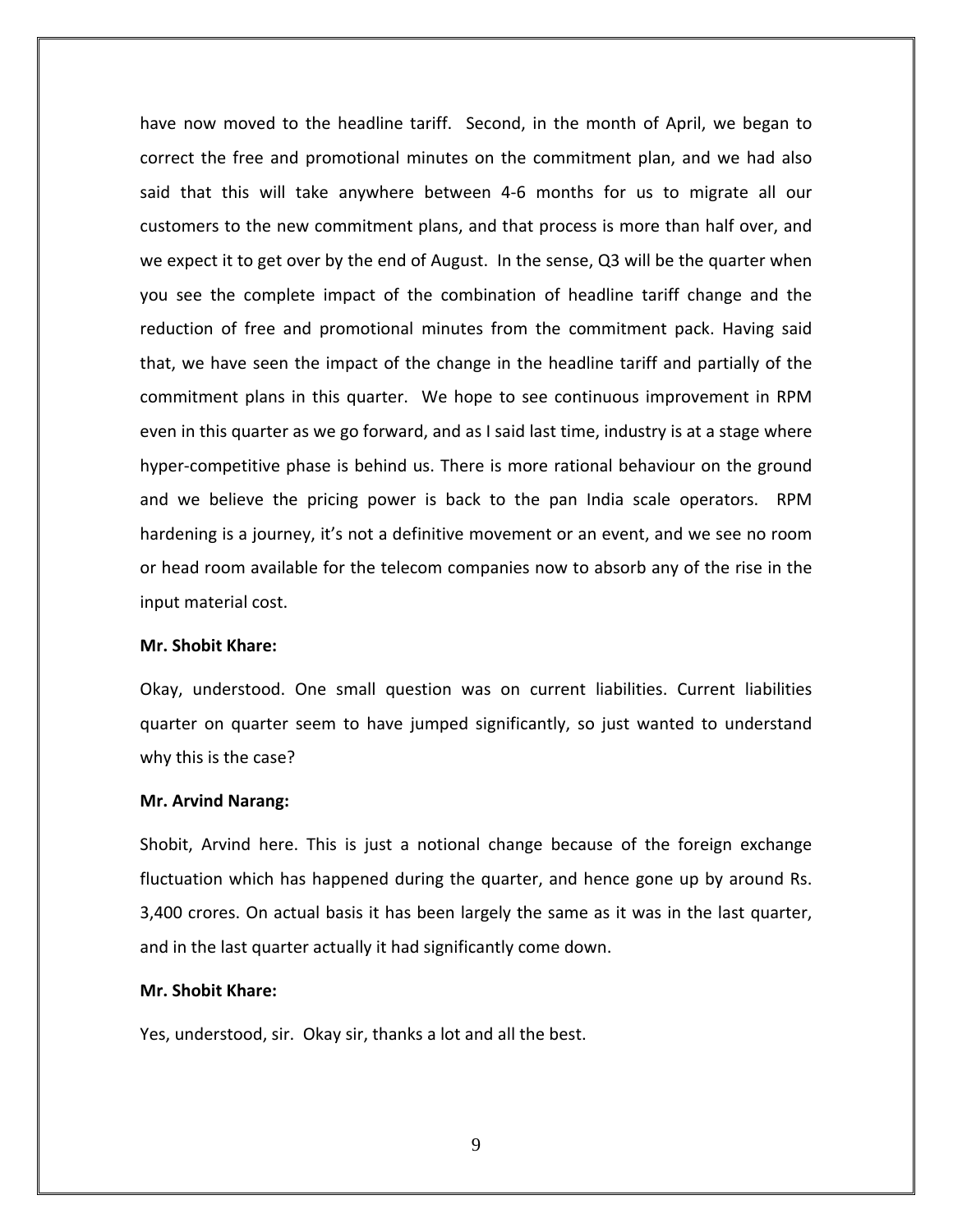## **Mr. Arvind Narang:**

Thank you.

## **Operator:**

Thank you sir.

Next question comes from Mr. Gaurav Malhotra from Citi Group. You may go ahead please.

## **Mr. Gaurav Malhotra:**

Hi, thanks for the opportunity, there are just 2‐3 questions from my side. Firstly please guide us through the events which took place in the Global Business, as we see that the revenue dipped quarter on quarter, that's the first question. The second question is more on housekeeping, in terms of depreciation and finance charges. We see that the depreciation has come off, so is there some revaluation of life which has been done, and also in the interest, if we can just get some sense on the breakup of the interest charges, and the last question is on the balance sheet. The Current Liabilities have again seen an expansion, so anything on that front? Thanks.

## **Mr. Punit Garg:**

I will answer the first question on the Global Business segment. In the Global operations, i.e. in our sub‐sea business, under the new accounting policy, the IRU revenues actually materializes not when the order is picked up but when it is activated and money is collected. In 1QFY14, the activation has been lesser. However, in terms of demand, there has been a great demand, and we have a very significant backlog of orders. Our funnel as of today stands close to Rs. 500 crores, which will be realized in the coming quarters, and hence, this is something which we see as a one‐off. IRU revenues are different in different quarters, so you might see a dip in one quarter while in another quarter it will go up as more IRUs are done. Across the four quarters that would vary. So, apart from IRU, if you look at it, Global Business is stable and growing QoQ.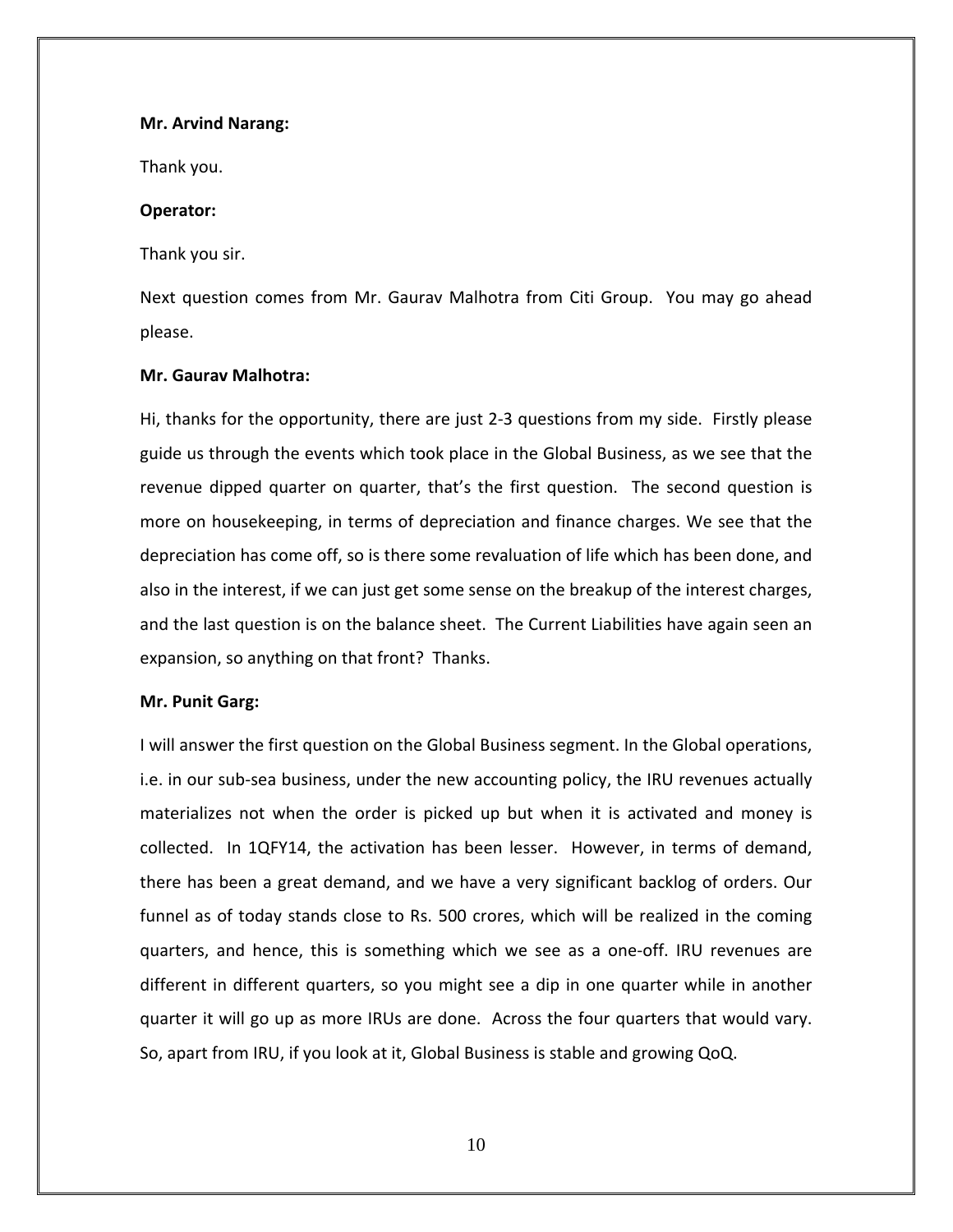## **Mr. Arvind Narang:**

Gaurav you have three questions, one on the current liability, second on the interest cost and third on depreciation. The movement in current liability as I just explained is largely due to the notional fluctuation in the foreign currency, and that is reflected in the current liability of around Rs. 3,400 crores. Excluding that, it is flat. In the last quarter, this had significantly come down. On the depreciation which has decreased by Rs. 206 crores, if you recollect in the last quarter's call, I had mentioned that there was a one‐time increase of around Rs. 134 crores and we gave you the breakup related to that. If you take out that, then around Rs. 70 crores of depreciation has further reduced during the quarter. RCOM is making lot of efforts to connect our sites through the State Electricity Board rather than using some of the ancillary infrastructure existing there. So because of those initiatives, the utilization of certain assets like the DG sets for example, where the life is measured not in terms of number of years, but more in terms of the running hours. So, to that extent, these got extended, and that has caused a reduction in the depreciation. Going forward, it should remain in the range of around Rs. 900 crores.

On your question on the interest cost, the finance charges which have come down by Rs. 60 crores, if you recollect in the Q4 call, we said that finance charges had a one time management and arrangement fee of around Rs. 71 crores. This one‐time fee is not there in this quarter 1QFY14, which is causing a reduction by Rs. 60 crores. The swap between the foreign currency and the rupee loan is visible in the report which is around Rs. 2,000 crores. So even if you take a 5% interest difference between these two, it will give you Rs. 25 crore per quarter or an average of around Rs. 10‐12 crores. So that is why the Rs. 71 crores has reduced to Rs. 60 crores. And as mentioned in the previous quarter as well, the average cost of debt shall be around 6.75% and that is where it stands today.

#### **Mr. Gaurav Malhotra:**

Okay, thank you.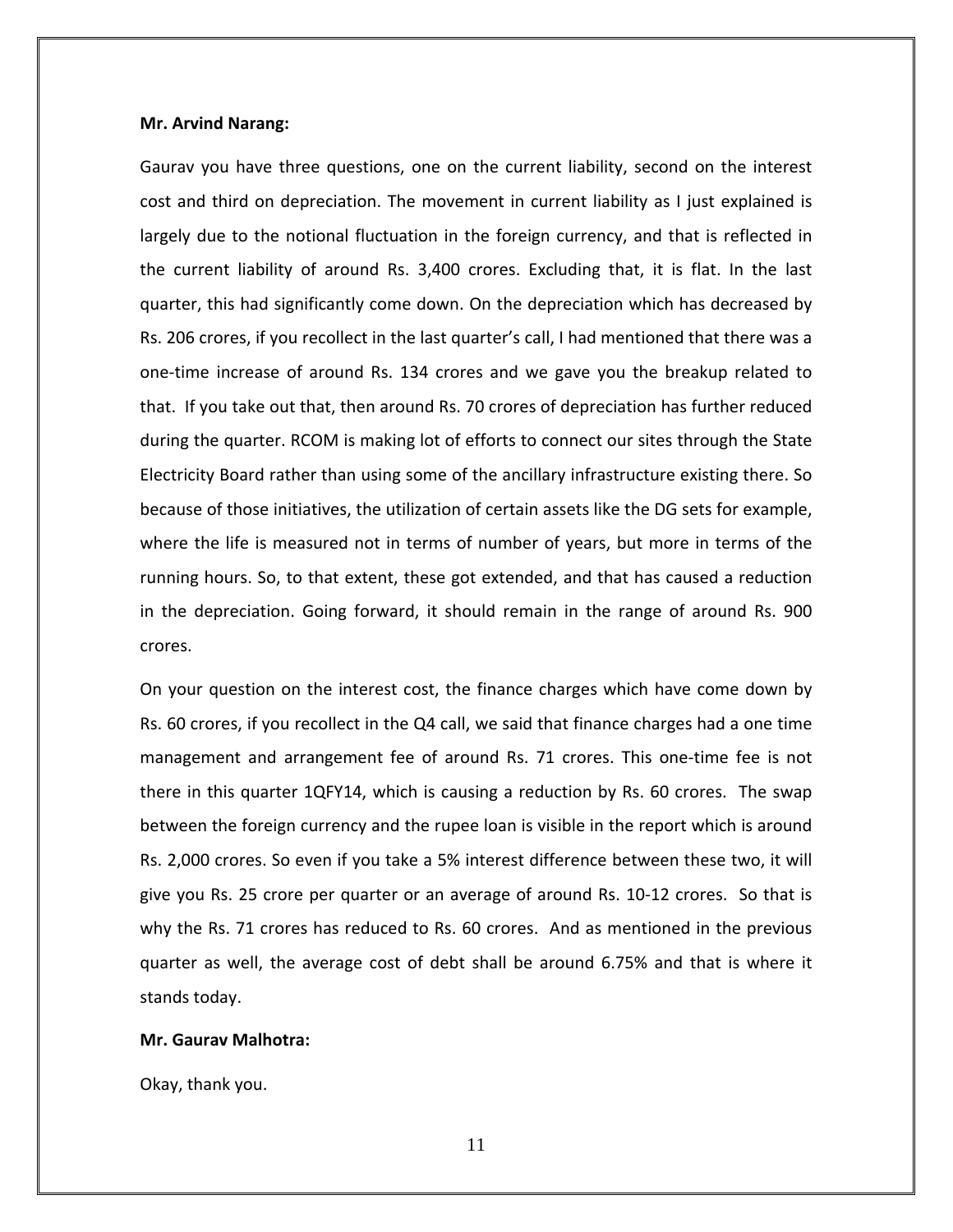## **Operator:**

#### Thank you sir.

Next question comes from Mr. Rajeev Sharma from HSBC. You may go ahead.

#### **Mr. Rajeev Sharma:**

Hi, thanks for the opportunity. Just a couple of questions, first is on the 3G side. It's been couple of weeks RCOM announced 3G data rate cuts, so what has been the traction you are seeing in terms of the 3G subscriber movement, after you've cut tariffs? And second is on the RPM. Do you think that given this is a seasonal quarter; there will not be much improvement in RPM this quarter? And because of possible elasticity will the industry wait for 1 or 2 quarters before they again start tweaking tariff upwards or the discounts would narrow?

## **Mr. Gurdeep Singh:**

Thanks Rajeev. First on 3G and 2G rates, let me take a minute to explain the thinking behind what we did. We pooled around 5,318 customers across competition and ours and figured out that why you don't use 3G in spite of you owning a 3G handset. So 75% of the consumers came back and said, we find the pricing of data per MB to be prohibitive. Now, if we are at the cusp of smartphone penetration in this country and we are seeing adoption of 3G but not at a pace that we would love to see, the important aspect is to grow affordability, thereby leading to adoption and the growth of usage. The fundamental thought is that the 3G market to come is far, far bigger than the market that we are addressing today. So any changes that we make towards growing that ecosystem, helping consumers leapfrog from 2G to 3G, giving them a high speed affordable internet service at the price that they are used to paying today at 2G, we believe will help grow the entire 3G off-take and help consumers leapfrog from a 2G handset and migrating straight to 3G. Also, if you look at the data usage, when you look at a 3G customer, a 3G owner using 2G, their usage is limited because of the speed of the 2G. We believe when you upgrade customers to 3G at the 2G price, their current off-take, which may be limited to 100/200/400 MB will see a significant uptake. Besides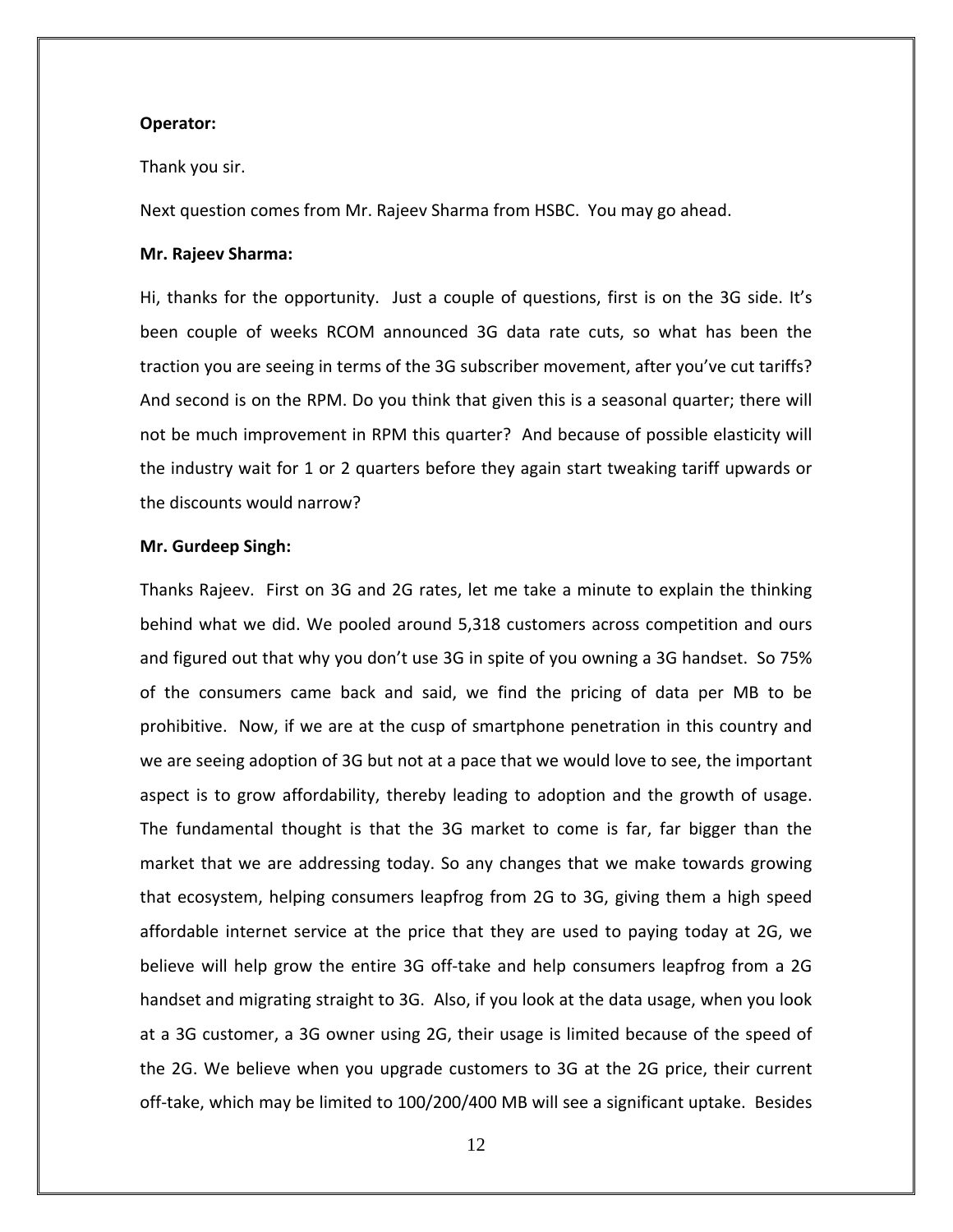that, of the users that we have on the 3G, it also helps us expand usage. So, if we look at the volume of consumers on our network who are not using 3G in spite of having 3G handsets, and plough that back into the possibility of them getting into the data packs and beginning to use the 3G, the overall revenue mix at the word GO gives you a positive picture. Now having launched it for over 10 or 12 days, we have seen a very positive traction. I will not be able to share the exact number, but I would say that we are reasonably happy and satisfied at the way this is growing today, and this is aimed from RCOM's perspective to gain 40% share of the smartphone sold in our 13 circles. We believe the future is not about the ARPU by subscribers, it is ARPU by the quality of the handsets and ARPU directly related to the size of the screen, larger the screen size, larger the propensity or the opportunity to get more ARPU. So this is in line with our data strategy, and we continue to forge our data leadership in the market.

Second, coming to the issue of RPM, well, we have seen a 4% RPM increase over the previous quarter coming largely on the back of some of the initiatives that I spoke earlier. However, having said that, migration of some of the customers still continues and will get completed by August. We believe the RPM should harden even in this quarter, and the full impact of RPM increase due to the combo, i.e. the headline changes and the free & promotional minutes been taken away will be seen in Q3. I would like to conclude by saying, at this moment in RCOM, we are intensely focused about growing paid and profitable minutes on the network. We believe, cross subsidization which is between the consumer segments of the high versus low RPM segment is over, each segment needs to be profitable and needs to align to cost to serve that segment demand. So our efforts are all in that direction.

## **Mr. Rajeev Sharma:**

Thanks a lot, Gurdeep, for the answers. I have just two follow‐up questions. First is on the data piece. What is the kind of target you have in mind for FY14 for 3G customers, from 7 million 3G customers today to around 12‐13 million? What is it that you plan to achieve? And if you see that, will it signify the success of the data rate card? However, my problem is that with these rates it will be difficult to recover the Spectrum cost, so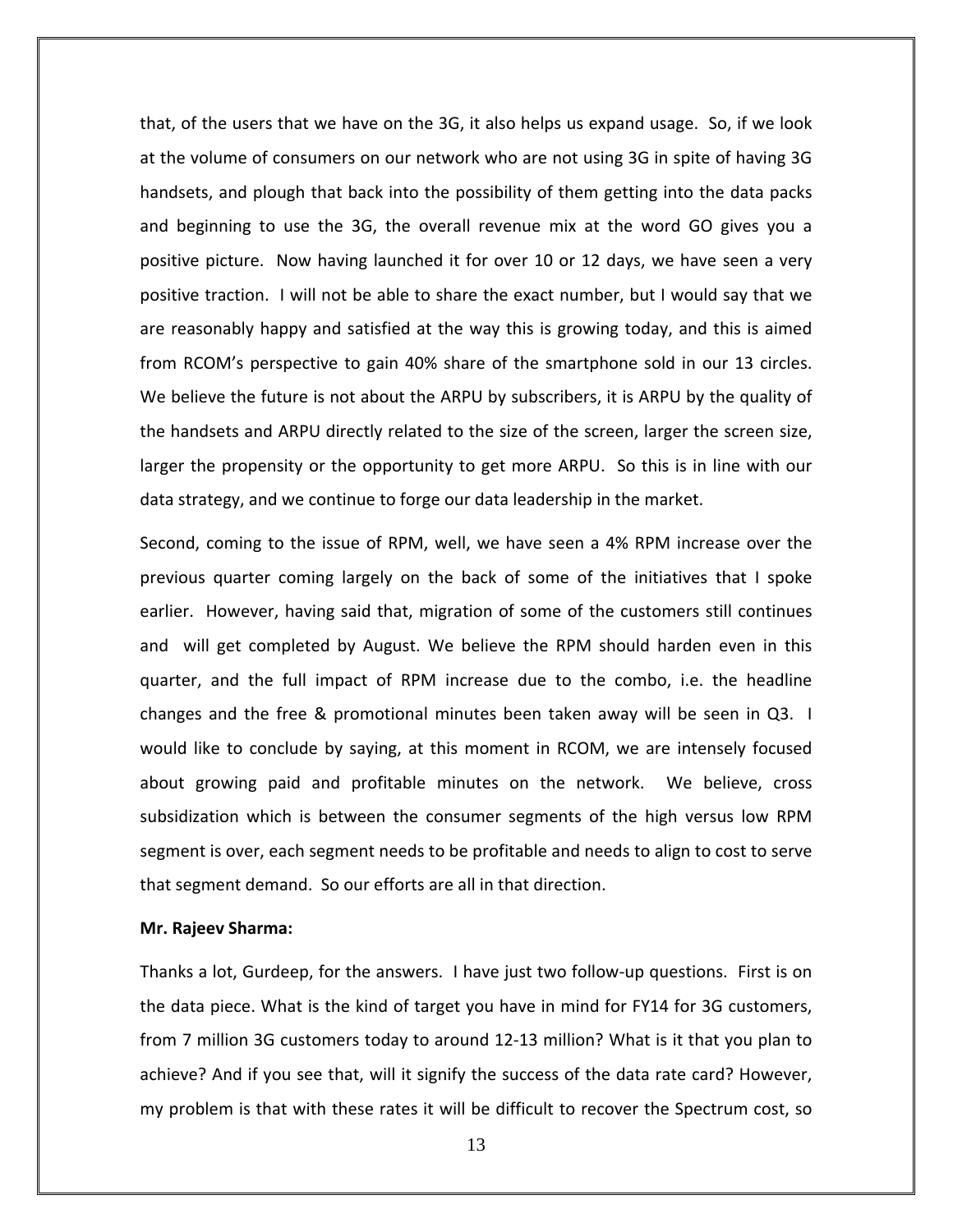do you think they are sunk and one should not be looking in that manner? Please help me understand that. My second question is that your network costs have gone up and your incremental EBIDTA margins for this quarter are lower than your peers despite tariff hike, so just wanted to understand these couple of things.

## **Mr. Gurdeep Singh:**

Okay, I would not go to the trajectory of saying that what numbers do we estimate. This is purely in‐line with the growth of the smartphone penetration in these markets; smartphones being sold at the current level are at about 2 million a month. We will have to wait and see how that trajectory grows with an action like ours. We believe that this will trigger the growth of the smartphone adoption. Our aim is to get 40% share of these smartphones sold in our 13 circles on our network. So I would say that we would judge the measure of success by co-relating these numbers to that quantum of the sale, because at the end of the day you can only give 3G to the subscribers who buy the 3G phones, and that is limited by the sales that happen in the market and we expect to get 40% share of that market. That's point number 1. Point number 2, about whether spectrum cost is a sunk cost, look, we are only into the third year of the 3G, it's a 20‐ year license, and as I said earlier, the 3G market to come is far larger than the current 3G market. Maybe few years down the line, we will see the death of the 2G phone, and we will see all the consumers migrating to 3G. So in that sense, it is too early to say on those issues. But we remain focused on growing adoption and growing usage. I think that will more than justify the cost of the spectrum charge on the network. Third, on the increase in the network cost, Arvind you want to say something?

## **Mr. Arvind Narang:**

Yeah, the network cost has gone up by Rs. 27 crores. There are three reasons for it. One is on the regular repair and maintenance, second the power tariff and some of the utility charges have also gone up, and the third is that we have announced our outsource partners for network management in the previous year. That understanding triggers

14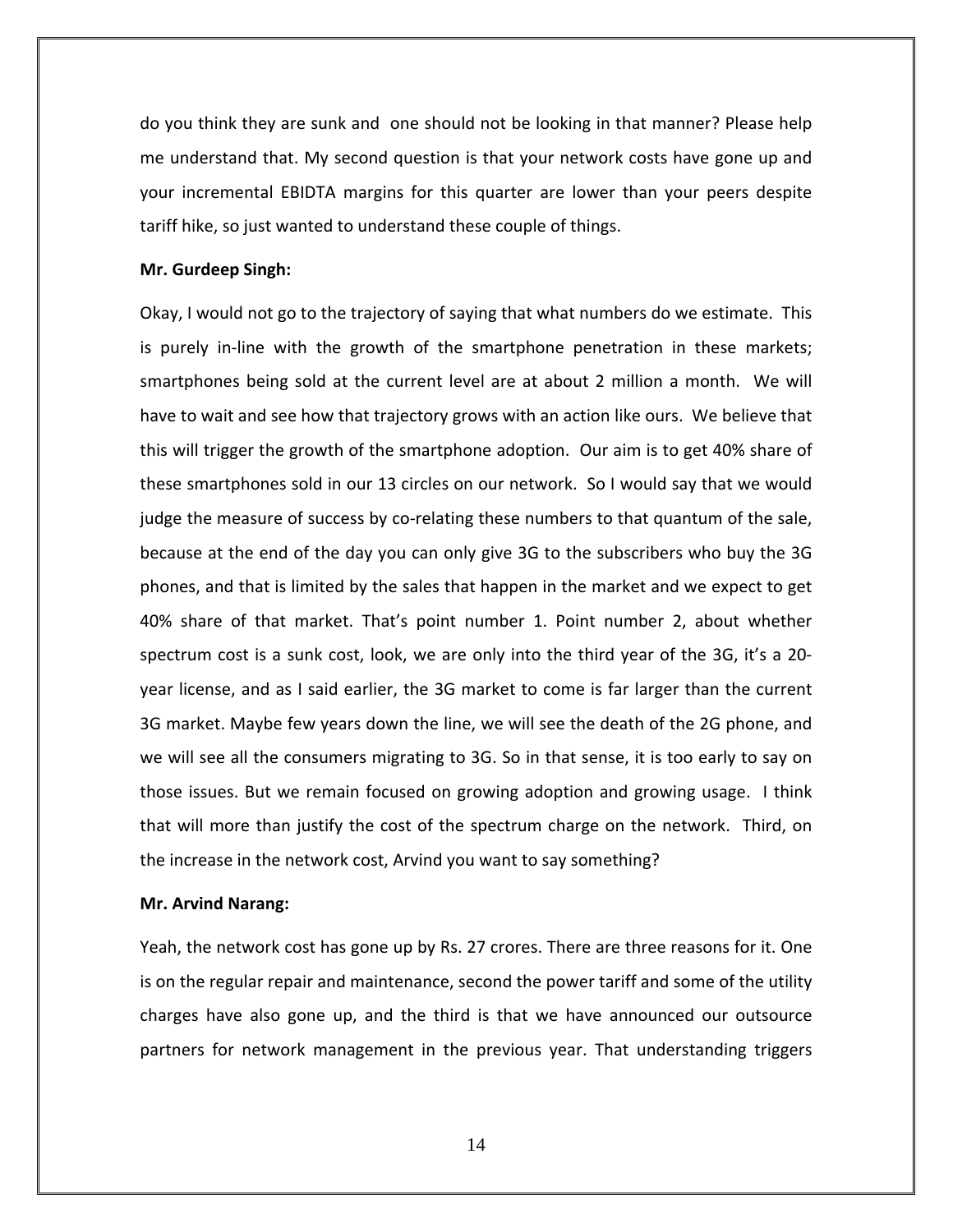from 1st April 2013, so there have been some payouts to those partners as well. So, these are the three key reasons for that increase.

#### **Mr. Gurdeep Singh:**

And if you look at the incremental revenue to incremental EBITDA, nearly 50% of the incremental revenue has flown through into the EBITDA in the previous quarter.

#### **Mr. Rajeev Sharma:**

Arvind, is this the base for network cost which we should be looking at, means if you can help us understand this and what was the one-time payment to the vendors?

## **Mr. Arvind Narang:**

It may be marginally down, but even if you look at the Q1 last year, the number was very similar, slightly higher than this.

## **Mr. Rajeev Sharma:**

Okay, just one last question. Gurdeep, your minutes are not growing despite the RPM doing good. At some point of time, the networks are still low on utilization. What point of time of tariffs on the voice side you will think that okay, I must now go and take minutes because that makes more sense. That's the last question from my side.

## **Mr. Gurdeep Singh:**

Well, in October, we fairly realized that even though we continued to lead the industry's RPM, coming on the back of a significant data contribution, as our non‐voice is one of the highest in the industry, but we still needed to correct some of the voice RPM, particularly in the 14 circles, where we are a young GSM player and we are no longer a new entrant. We've now been there for 3 or 4 years. So in line with that, we took the price corrections in the market, and going forward, we see room for us to realize more benefits out of these changes because we are correcting the revenue mix of the company in the wireless segment we are correcting the customer mix of the wireless segment. If you look at our 3G at 2G rate initiative, it is largely aimed at metro markets in our 13 circles, where we are a young GSM player. We have yet to capture a lot of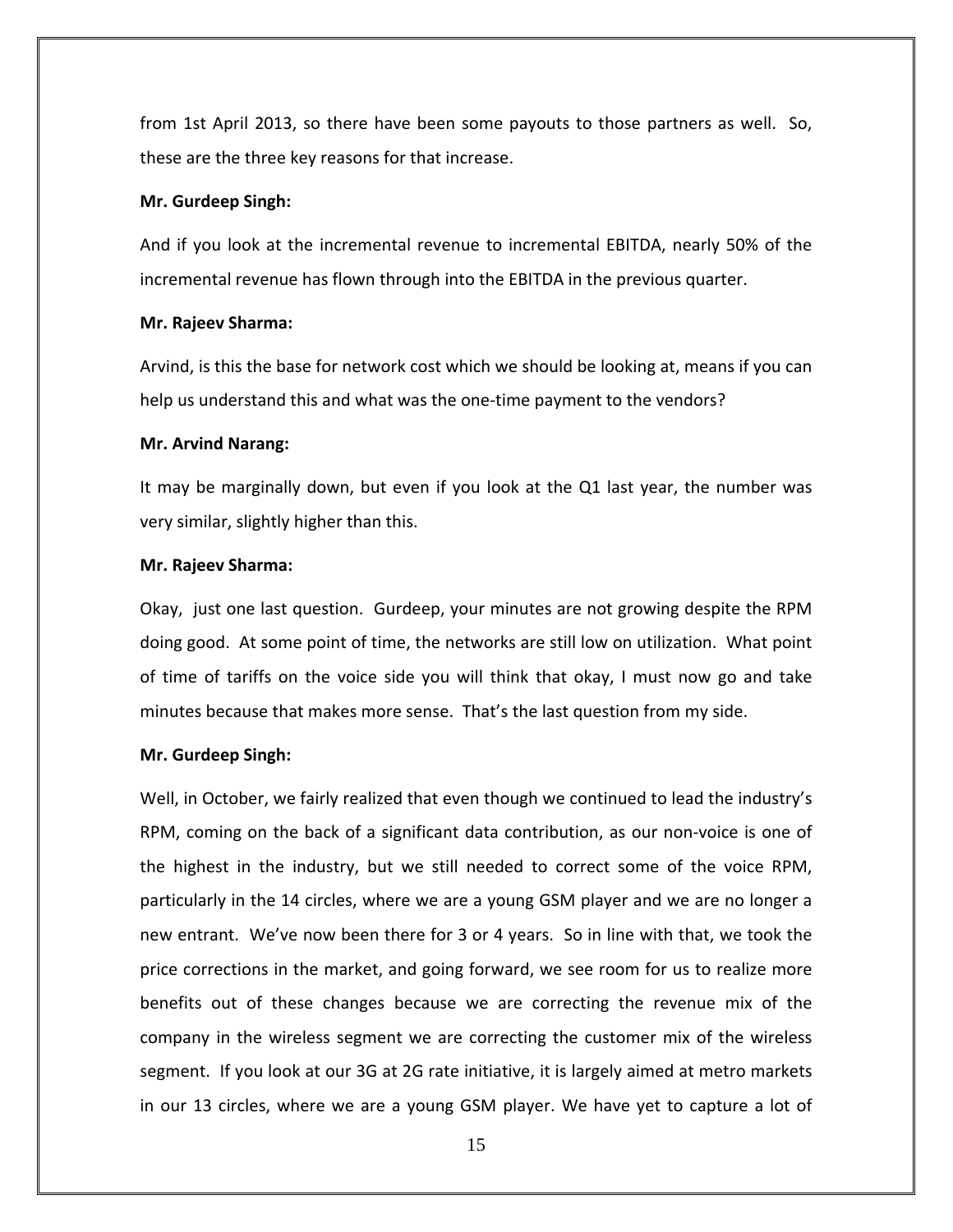post‐paid business and mid to high value customers. So our thrust is to get disproportionate share of such customers on our network and help correct our revenue table or revenue mix table once and forever as we go forward. So if you look at it, we have gone through this price correction in the last quarter. The fact that seasonality started in June, it continues as we speak today on the traffic side, but which is what is known to all of us, and that at this moment, our complete focus is to weed out free and promotional minutes out of the network, weed out lower than cost to serve sales of the minutes that we do on the network so that we increasingly bring more paid and profitable minutes on the network. So at this moment, I will not be overly concerned about non‐growth of the traffic, as much as I would be concerned about correcting the RPM table to the customer mix that I have. We know for sure as the seasonality bounces back, to grow revenue at the increased revenue table, will mean a larger revenue growth for the future. So it's a correction that we are making for the long term benefit of the wireless business.

#### **Mr. Rajeev Sharma:**

Thank you very much, thanks a lot, and all the best for coming quarter.

#### **Mr. Gurdeep Singh:**

Thank you, Rajeev.

#### **Operator:**

Thank you sir.

Next question comes from Srinivas Rao from Deutsche Bank. You may go ahead please.

## **Mr. Srinivas Rao:**

Thank you very much for taking the questions. Sir, I have three questions. You have mentioned that data revenues obviously are a very large proportion of your overall revenues which is about 21%, much higher than the industry. How much of that is internet access, if you can throw some light on that? Given the usage which you report, would it be fair to assume that a large proportion of that is actually because of the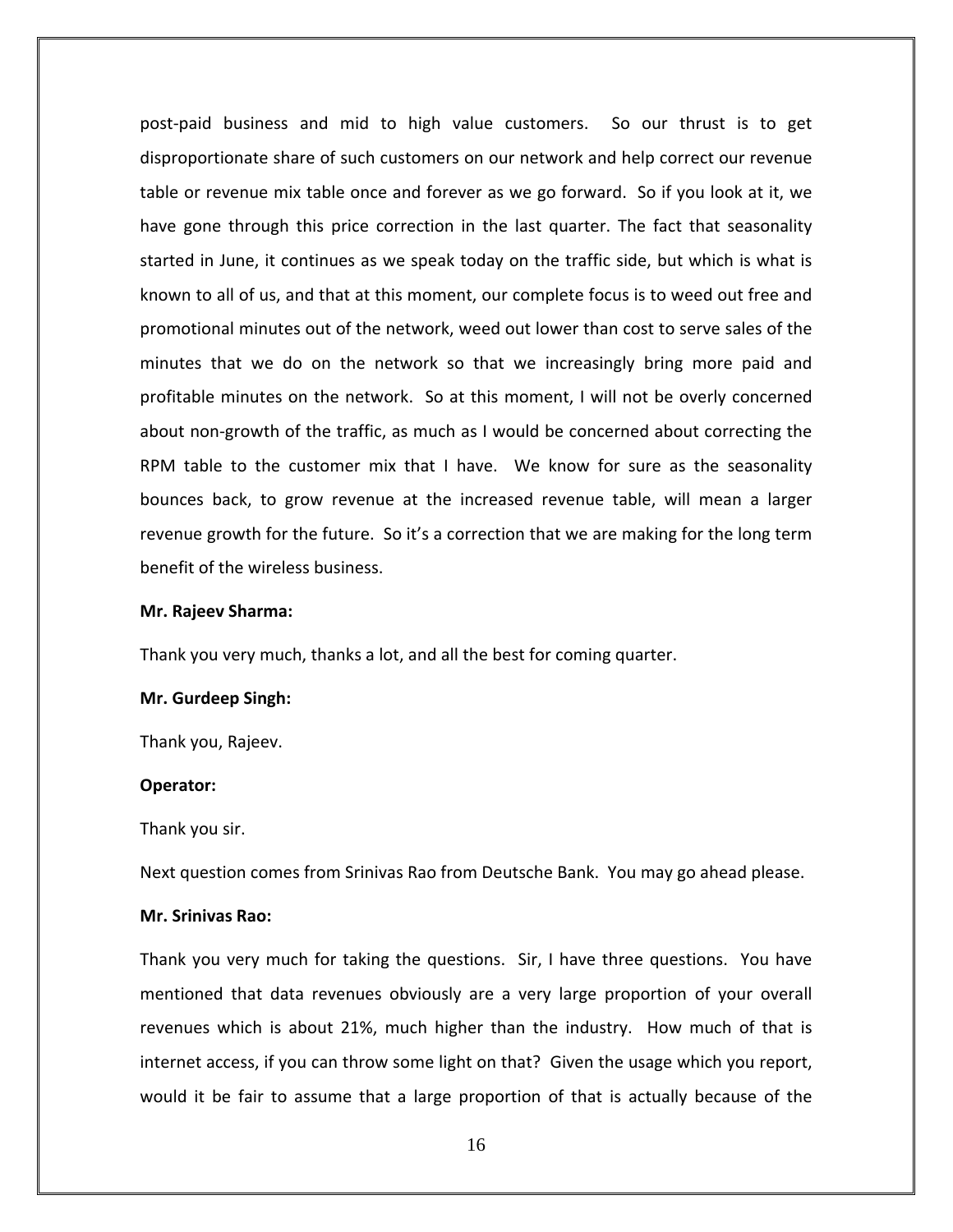CDMA dongles or GSM dongles? That's my first question. Second one Sir is, the SG&A costs going down which you have mentioned. I just wanted to understand is this a good sustainable level for you to kind of look forward to? and finally, what is the usage pattern if you can throw some light on the customers who have already seen the impact of either headline tariff increases or who are seeing the cut in promotional minutes from their commitment plans? Thank you so much.

#### **Mr. Gurdeep Singh:**

Okay. Thanks for being on the call and let me answer your first question. We have seen the data usage is a combination of 3G and high speed data, right, and we have never given out the breakup of our non‐voice revenue, but given the context of what other elements of the non‐voice are and we are in the same industry as others, you can well imagine what is the proportion of our data revenues as a contribution. It is fair to assume that, yes, we continue to lead in the dongle business, both in 3G and HSD. With 3G and 2G prices, our attempt is to correct now the handheld market, where we are looking at the disproportionate share of handsets coming on our network. With that it puts us into a saddle for a very strong leadership into the overall data business. Secondly, on SG&A going down, well, we believe that with the recent changes of the customer acquisition process that happened with the TRAI, the gross acquisitions are getting rationalized. And currently, Q1 is not the indicator of the exact SG&A costs because when you enter into the festival season, the gross acquisitions will move up in line with the cash flow of the consumers and the purchase cycle that begins in India, but we will have to always see it in co-relation to the acquisition revenues that it brings in, so I'm saying that as a percentage to the acquisition revenues that it brings in, it will continue to remain at a level it is, but it will be a far more productive acquisition, even if they were incremental on what the Q1 is. Third, on the usage pattern after the RPM impact, yes, we have seen reduction of minutes in the category of very high users and I will not mince my words to say, in some cases, the abusers. Where have we seen the largest impact of the rate per minute hike? We have seen the largest impact in curbing the minutes of the abusers, and we have also seen the largest impact on the consumer

17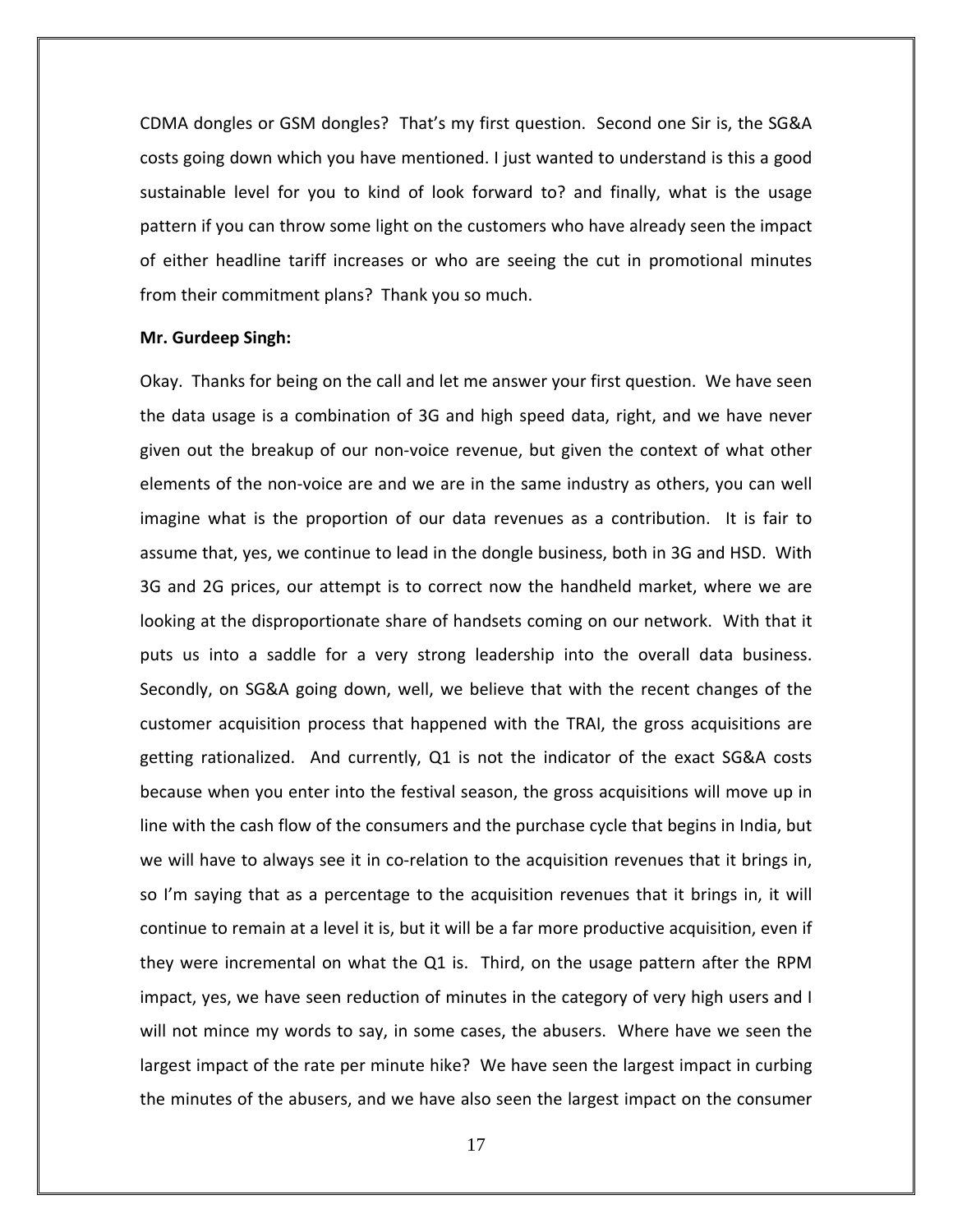segment which is giving us ARPUs in sub Rs. 30-40. We find both these category of customers are below our cost to serve. So we are happy about that reduction, as we speak at this moment, because we know once the tariff table gets corrected, the consumer wallet share has to be little more towards the telecom going forward. We will be able to grow traffic on this reset table, which all is well for our long term journey.

## **Mr. Srinivas Rao:**

Thank you very much, sir, I'll come back for more questions.

## **Operator:**

Thank you sir.

Next question comes from Mr. Vinay Jaising from Morgan Stanley. You may go ahead please.

## **Mr. Vinay Jaising:**

Thank you so much. Firstly, thanks for the opportunity. I have a couple of questions. Focusing on the net debt, your net debt this quarter is Rs. 38,480 crore, you have a lower forex element out here as well. My question here is you have commented about securitizing your Rs. 1200 crore amount which you are going to get for Reliance Jio on the inter city fibre, that should have reduced your net debt. When can we see that?

## **Mr. Arvind Narang:**

Vinay, Arvind here. The Reliance Jio deal securitization announcement happened on 11th July. So it is a part of Q2. Probably you may see that effect in the subsequent quarter.

## **Mr. Vinay Jaising:**

Would it be fair to say that this securitization would reduce your net debt by another Rs. 1,200 crores?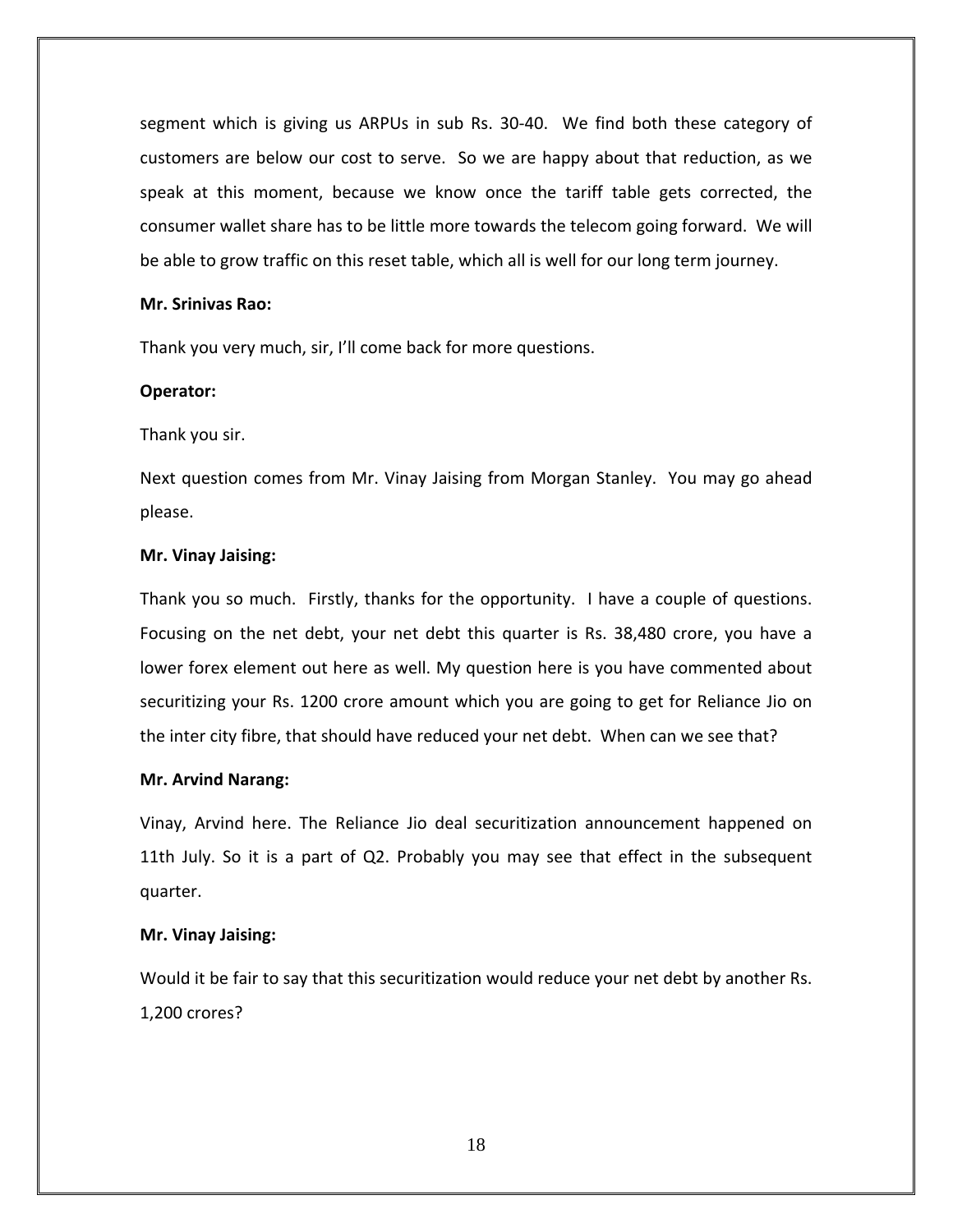## **Mr. Arvind Narang:**

I won't comment on the exact number, but the effect should come in the coming quarters.

## **Mr. Vinay Jaising:**

Again, moving on the same part of the question, if you were to securitize the Rs. 12,000 crore tower deal, are you working towards that because that would also reduce your net debt substantially and when can we hear any news on that?

## **Mr. Arvind Narang:**

Conceptually Yes, but it's a large transaction. In terms of the value, volume and the due diligence on both sides, from the bank's perspective, it's a large and voluminous work. What you say conceptually makes sense, and we are looking at it. But as and when we are able to make any firm view, we will announce, and we will definitely share that, like we have done already for inter city fibre deal.

## **Mr. Vinay Jaising:**

Any time frame on that Arvind; 3 months, 6 months, any kind of timeframe?

## **Mr. Gurdeep Singh:**

Vinay, Gurdeep here. What I would say is that, look, we are working on three areas, I mean, one is the Globalcom sale, second is executing Reliance Jio's comprehensive arrangement, where some deliveries have already begun, and we hope to complete both the inter‐city fibre and the tower tenancy delivery during this fiscal, and to realize the benefits to RCOM. As Arvind said, we've taken these steps on Rs. 1,200 crore securitization. The towers' annual rental which is like an annuity income is a great source for securitizing some of our loans. It will be dealt with in phases as we are currently focusing on other two larger issues.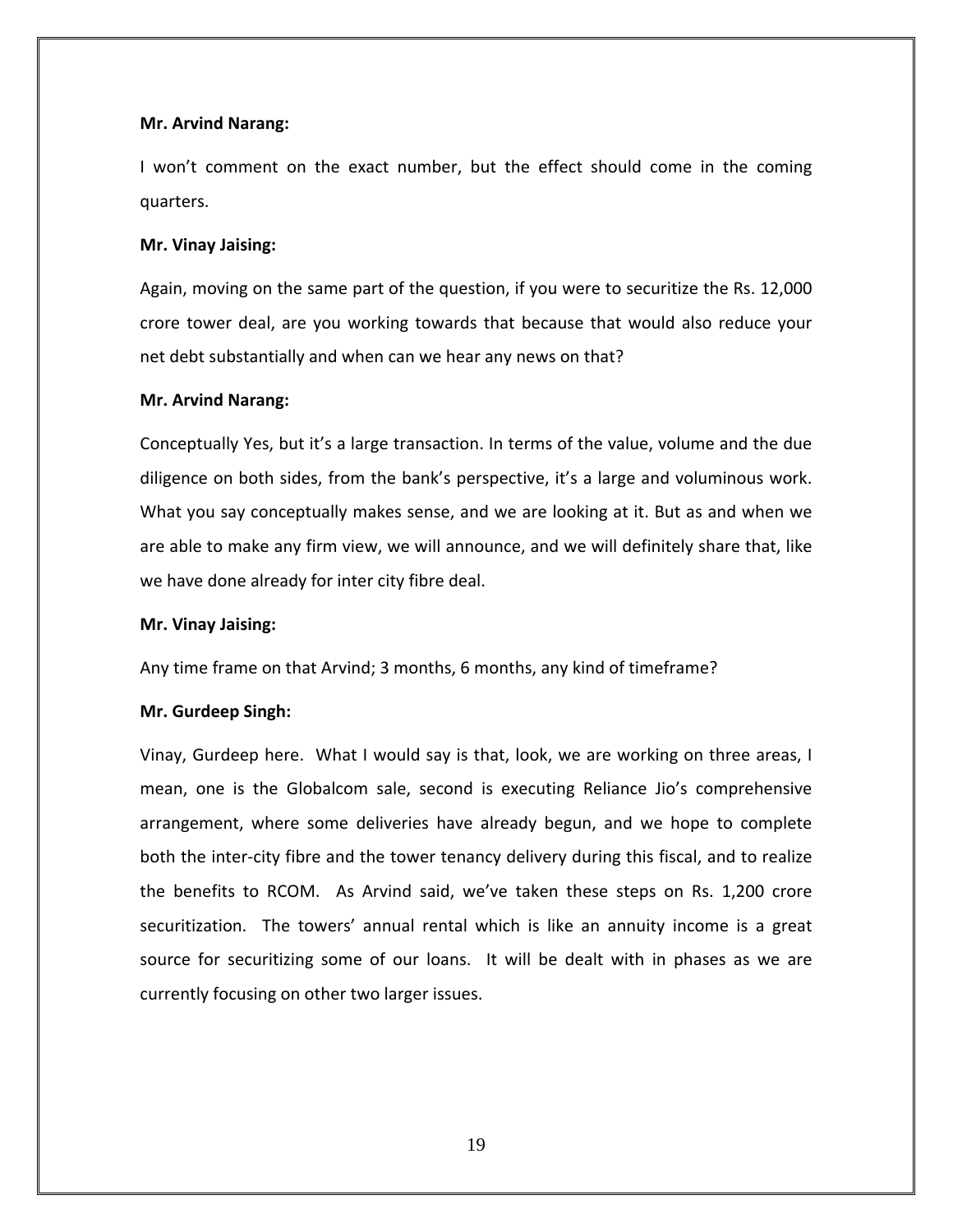## **Mr. Vinay Jaising:**

Sure sir. Since I have you on the line, the traffic, not just for you but for the entire sector is not been as pleasing as it would have been this quarter normally. Do you think there's just been the technicality which has hurt the sector a bit earlier than expected?

## **Mr. Gurdeep Singh:**

I think Vinay, you are absolutely right. Although we may not want to acknowledge the fact it is this time the bad seasonality started about 3 weeks earlier than what it was in the last year, and it still continues. So I would say that the right step is the RPM correction, and we should not be overly concerned about the volume drop at this moment, because volume will bounce back as we go into the festivity starting from September, and once it bounces back, let's all remember, it is going to come at a higher RPM which augurs well for the sector.

## **Mr. Vinay Jaising:**

One last question and this is for Punit. Punit, you did address one of my colleague about dip in the Global business' revenues. What's happening out there, what can we expect, is this the new base, was the last quarter the real base, as far as revenue is concerned, similarly at the EBIDTA level?

## **Mr. Punit Garg:**

Vinay, let me repeat what I said earlier but I would say it differently this time, not repeating my words. When it comes to the order book for the IRU revenues that's very good. It is only a matter of realizing that, which is largely from the accounting perspective, and it may vary from one quarter to another quarter. And I'm not seeing the current base to be a new base. I think what we had, it would improve going forward, and as you have seen in the last two quarters i.e. Q4 of last fiscal, and Q1 of this fiscal, the sales has been very good. I think you should see these numbers certainly going up in the following quarters. We have already done some work in this quarter,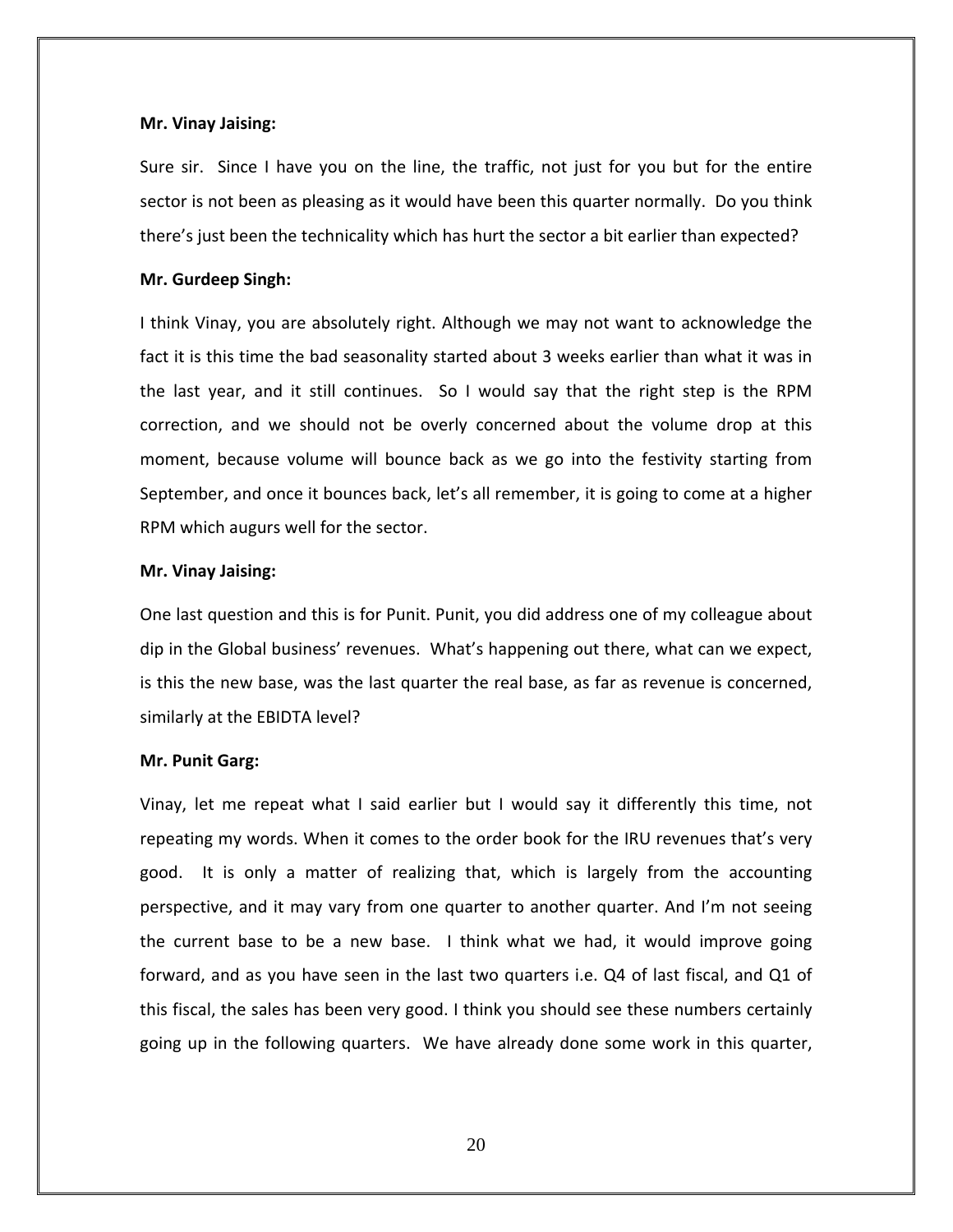but obviously when we discuss the result in this quarter, you would see those numbers as well.

## **Mr. Vinay Jaising:**

Thank you so much sir. I have no other questions.

## **Operator:**

Thank you sir.

Next question comes from Ms. Reena Verma from Merrill Lynch. You may go ahead please.

## **Ms. Reena Verma:**

Yeah, hi, thank you for the call. I just have a couple of questions. Firstly, on the 2G ICR, I just wanted to understand what defines the timing of these deals, because the regulatory framework for such agreements has existed for a long time, so is there something changing in terms of your comfort with the other operators? That's my first question. My second question is in terms of voice tariff, what is the risk that we see things changing from here in terms of possible tariff attrition? Are you seeing any signs of smaller operators clawing back at you in circles where they are trying to consolidate their presence? That's my second question. And finally, on the 3G, you mentioned that you are looking to get a share of smartphone sales. Can you just share with us what percentage of your subscriber base today is holding smartphones as in, what is the device percentage on your network today, please? Thank you.

#### **Mr. Gurdeep Singh:**

Okay, thank you for being on the call. First on the ICR. Yes, 2G ICR framework is in existence for long. As we said, we have forged the partnership with three operators, which is mainly Loop, Aircel and Tata. With that we have completed the sign up on the 10,000 possible base stations coming under our ICRs, mainly to supplement our young GSM circles and this should get on air in the next 45‐60 days, and we should be able to

21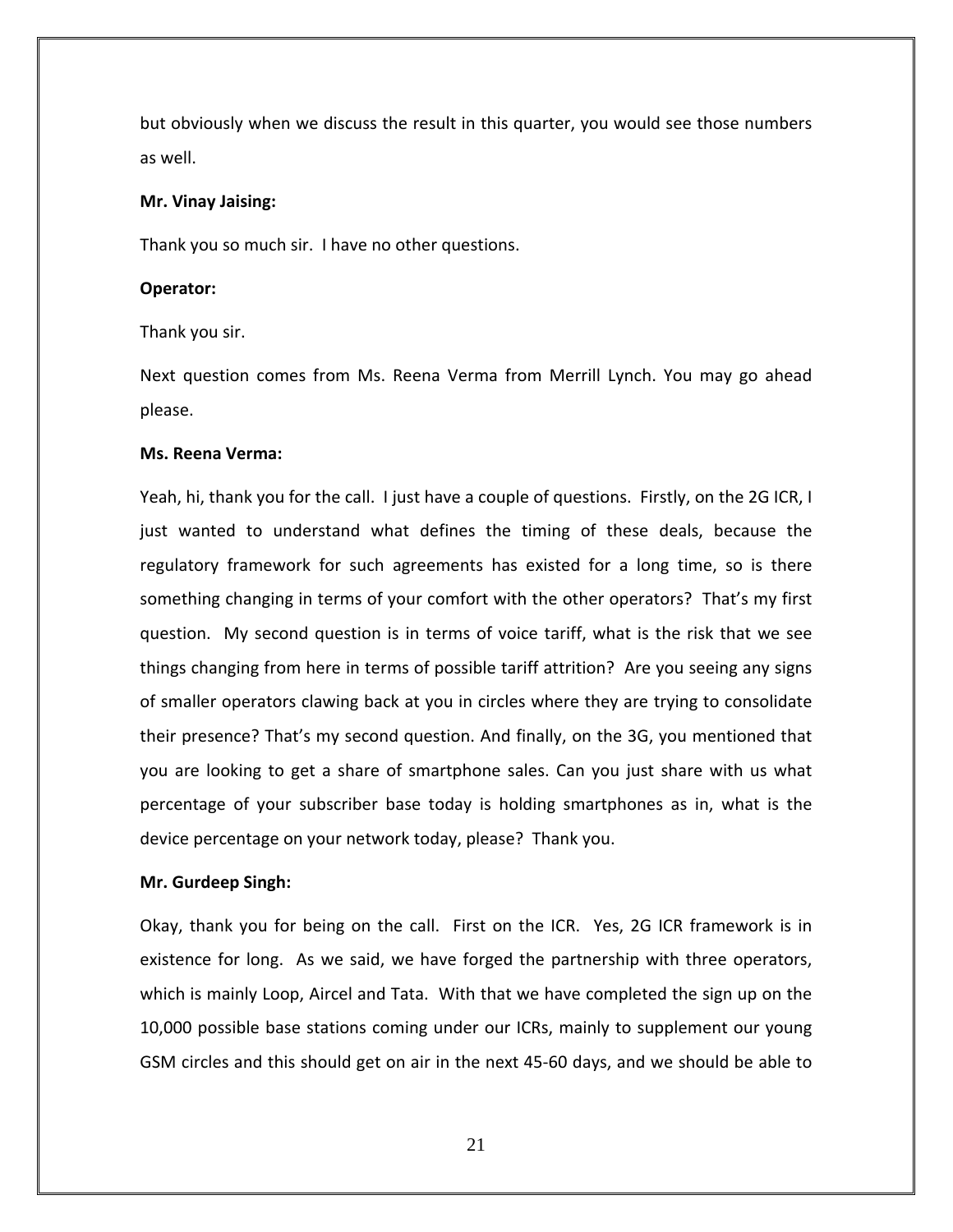see a full impact of that on the business in the Q3. That's the answer to your first question.

Second, on the risk on the voice tariff, I would say that for long, the wallet share spend of the consumers on telecom has dipped for many years. In spite of inflation and the rise of input cost to materials, we have been in a linear inverse situation to cost inflation versus the price drops. Today we are out of the hyper competitive stage. There's a far more rational behaviour on the ground, and we believe the matured and serious players who are of Pan India scale have the pricing power coming back to them and to that extent we are not overwhelmed by any of the actions of the smaller players in some of their markets. On the contrary, we are seeing some of the smaller operators also towing the line of a profitable sales growth in the number of smaller number of circles that they have. So the only risks to the voice tariff increase in the future could be to judge what is the point of elasticity, and I would say at this stage, we have not reached that stage.

Third, we have currently 7.7 million 3G users on our network, which is the highest in the industry, and we also have over 12 million 3G handset on our network, out of 30 million possible handsets in the 13 circles where we operate. So we already have close to 38‐ 39% of those smartphones on our network, and this is largely been because of the superior 3G and data experience on our network, and our intent is to continue to get incremental at least 40% of those smartphones coming on our network in the 3G circles.

#### **Ms. Reena Verma:**

Gurdeep, thank you very much, very clear as usual, but just one small follow‐up question on 3G. You've seen a bit of a slowdown in 3G subscriber additions pretty much in line with the other majors as well, though I thought you did not have any ICR arrangements on 3G, so you should not have been hurt by these slowdown seen as for others. Am I missing something?

22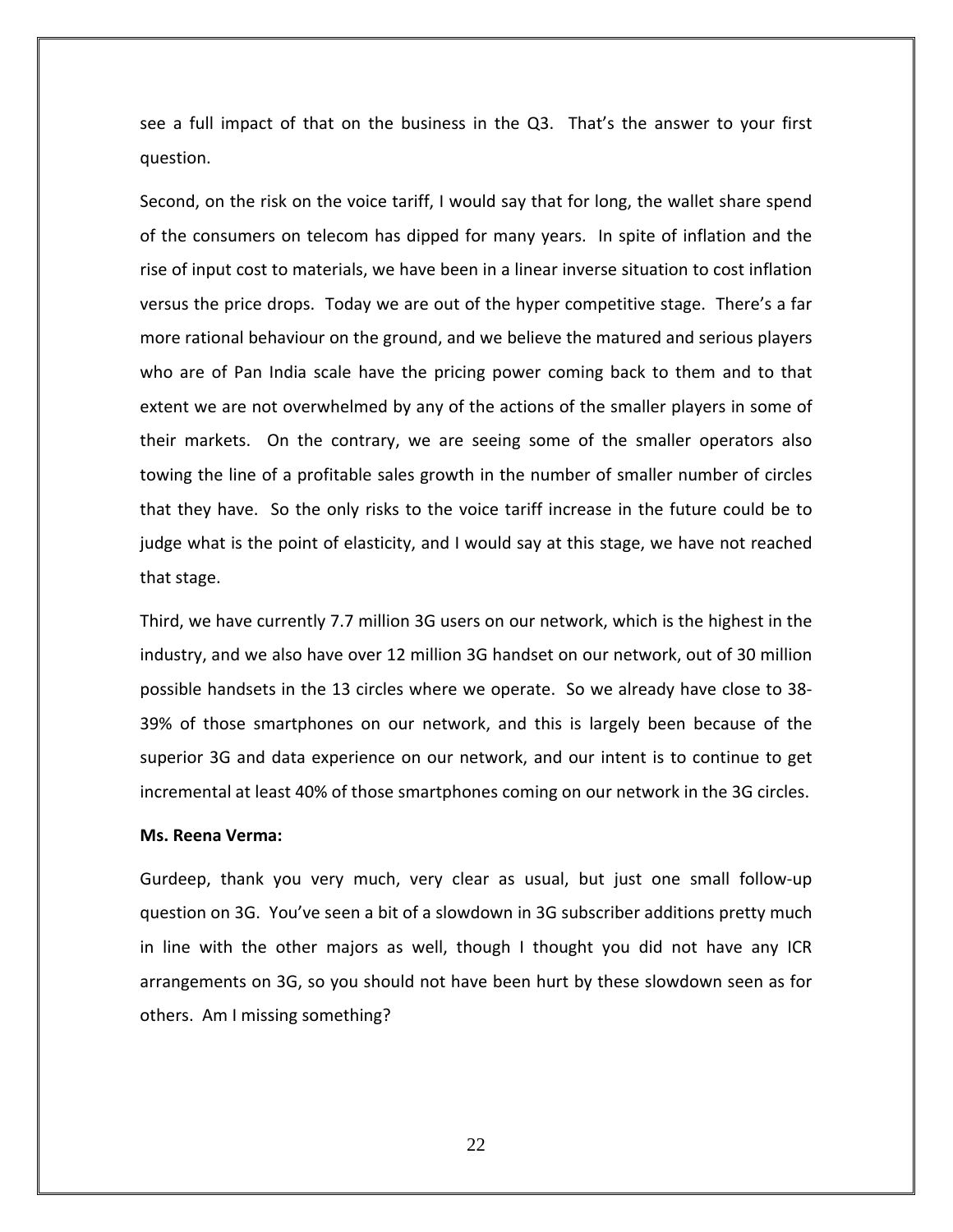#### **Mr. Gurdeep Singh:**

Not exactly. We're still awaiting the ORG GfK report which comes from the handset sales. Our fair guess at this moment is there has been a bit of a slowdown on 3G sales, particularly in the months of May and June, which I will attribute to seasonality. So I think going forward, if we can realign some of our collective thought process around seasonality and its impact, I'm sure you agree with the fact that the durable sales goes through a seasonality, FMCG business goes through a seasonality, so is the handset business which is going through the seasonality, so we should see a larger number of customers coming from August right up to the April next year.

#### **Ms. Reena Verma:**

And if I may dare to ask, in how many quarters or what is the timeframe on which you will measure the impact of your tariff reduction or slashing in 3G rates, if in next two quarters or in next five quarters you don't see 3G subscriber numbers move up meaningfully, can we expect tariffs to be rolled back?

#### **Mr. Gurdeep Singh:**

I would say that we will see a partial impact starting from this quarter itself because we made the changes from July 19th, and of course the next quarter should see a full impact. We are very hopeful and initial results are very encouraging and I'll tell you on two accounts, one, we are seeing the larger 3G number of phones coming on our network, intake from MNP accounts, people wanting to migrate to Reliance network has moved up, which was the intended intent. And also to get a little more extra share from a Delhi and Mumbai market, where we are relatively a young GSM player and we need to up the ante on post‐paid and the mid to high value customers. Having said that, the heartiest part is that all the 3G owners of handset who were using the 2G internet and buying the 2G internet packs, we have now migrated them as a bonanza to 3G at no extra cost, because the pricing is the same. We have seen a significant change in their usage. To us that is the starting point. Once the usage takes off on the 3G, it becomes more relevant to the consumers, they get the benefit of high speed internet services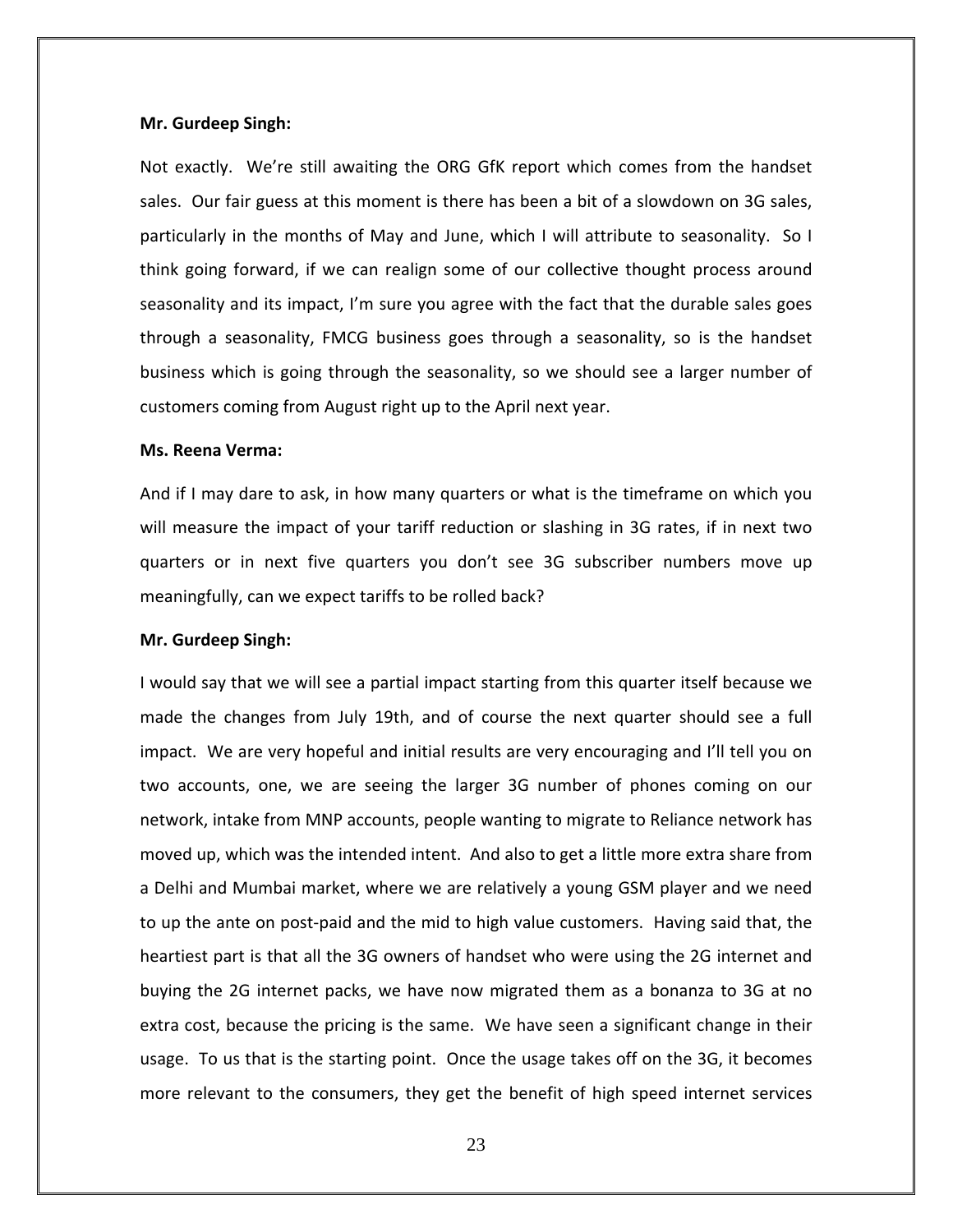and once it becomes a way of life, I think we have a lifetime to look at what kind of revenue per MB that we can get in the future. Having said that, I think our survey very clearly reveals that consumers were overwhelmed with the 3G pricing and more and more consumers that we spoke on camera to them, they said why differentiate internet pricing, give us the best internet that you can offer to us at more affordable pricing. So I think the stage for data to charge premium, and data to charge premium linked to speed is not yet in. That stage will come once we have a very large proportion of the customers on our network and I think that is still one or two years away.

#### **Ms. Reena Verma:**

Thank you very much and all the best.

#### **Operator:**

Thank you ma'am.

Next question comes from Mr. Rahul Singh from Standard Chartered. You may go ahead please.

## **Mr. Rahul Singh:**

Yeah, hi, good afternoon and congrats on good set of numbers and what is turning out to be a good patch for the telecom sector. I have three questions, firstly, on the last quarter you gave the GSM revenue growth sequentially, I don't know whether you've already given it, but if you can provide it for this quarter as well so that we can compare. The second question was a follow up on the Current Liabilities. Arvind said that it's gone up because of the forex. But the extent of the increase is too much compared to the overall stock of Current Liabilities. So, is it also on account of debt, the provision that you are counting as part of Current Liabilities? And the last question is on, the difference in Gross Revenues as you report to TRAI and what you report in these disclosures. I presume it's because of the data portion of revenues. If I look at that difference over the last 4 or 5 quarters, it's remained more or less flat. So just wanted to check despite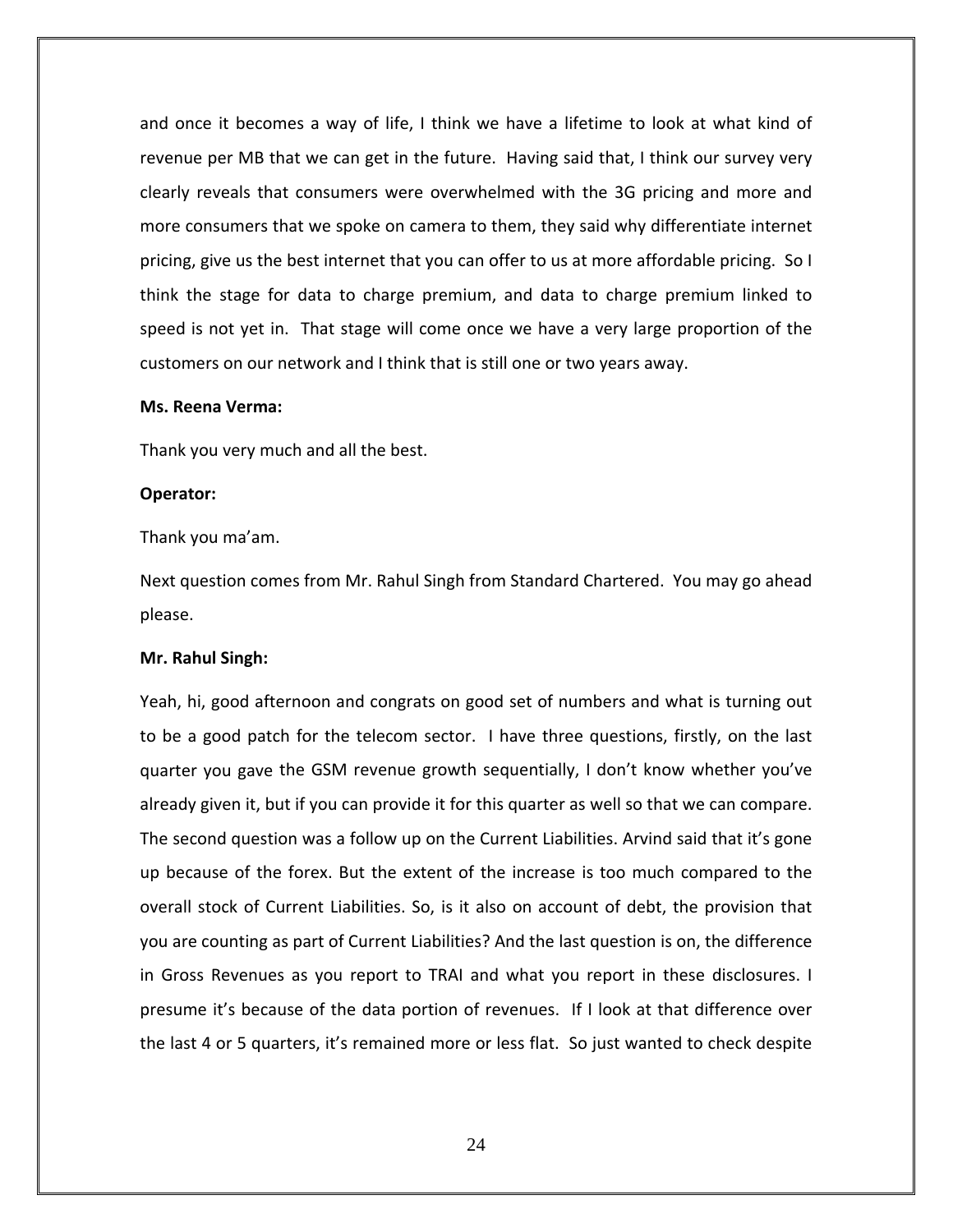the increase in data as a percentage of revenue, why that number is not going up if we just took a simple difference between these two numbers?

#### **Mr. Gurdeep Singh:**

Thanks for the question. Three things, I think first is, this has been our best quarter in the last 3 years, from a revenue and EBIDTA growth perspective. This is also our third consecutive quarter of wireless revenue growth versus previous 12 quarters of a continuous decline. So I would say today wireless business is standing at a firm footing where we are far more bullish about the growth of wireless in the coming quarters. Third, we said last time that GSM and data as a part of the wireless revenue segment is our growth engine, and this part of the growth engine now contributes 67% to the wireless revenues, it was 64% in the previous quarter, thereby continuing to reduce our dependence on the CDMA voice, which we have been successfully migrating either to GSM or upgrading the customer to CDMA + GSM as a combo offer. This part of the business which is GSM and data which is 67% of the revenue has grown 6.3% QoQ, which is by far our one of the best performance in the recent past. And this also comes on the back of our 4% hike in the RPM and a continuous growth on the data segment.

## **Mr. Arvind Narang:**

Rahul, Arvind here. On your question on Current Liabilities, it includes the forex denominated short term liabilities as well as from the borrowings, provision on the forex side is taken in the current liabilities. If you consider both these then it will stack up. Regarding your next question on the data portion of the revenues, in the last couple of quarters, the increase in the non voice revenues is in line with the difference of the two numbers which you are referring to.

#### **Operator:**

Thank you, Mr. Rahul.

Next question comes from Mr. Rama from Daiwa. You may go ahead please.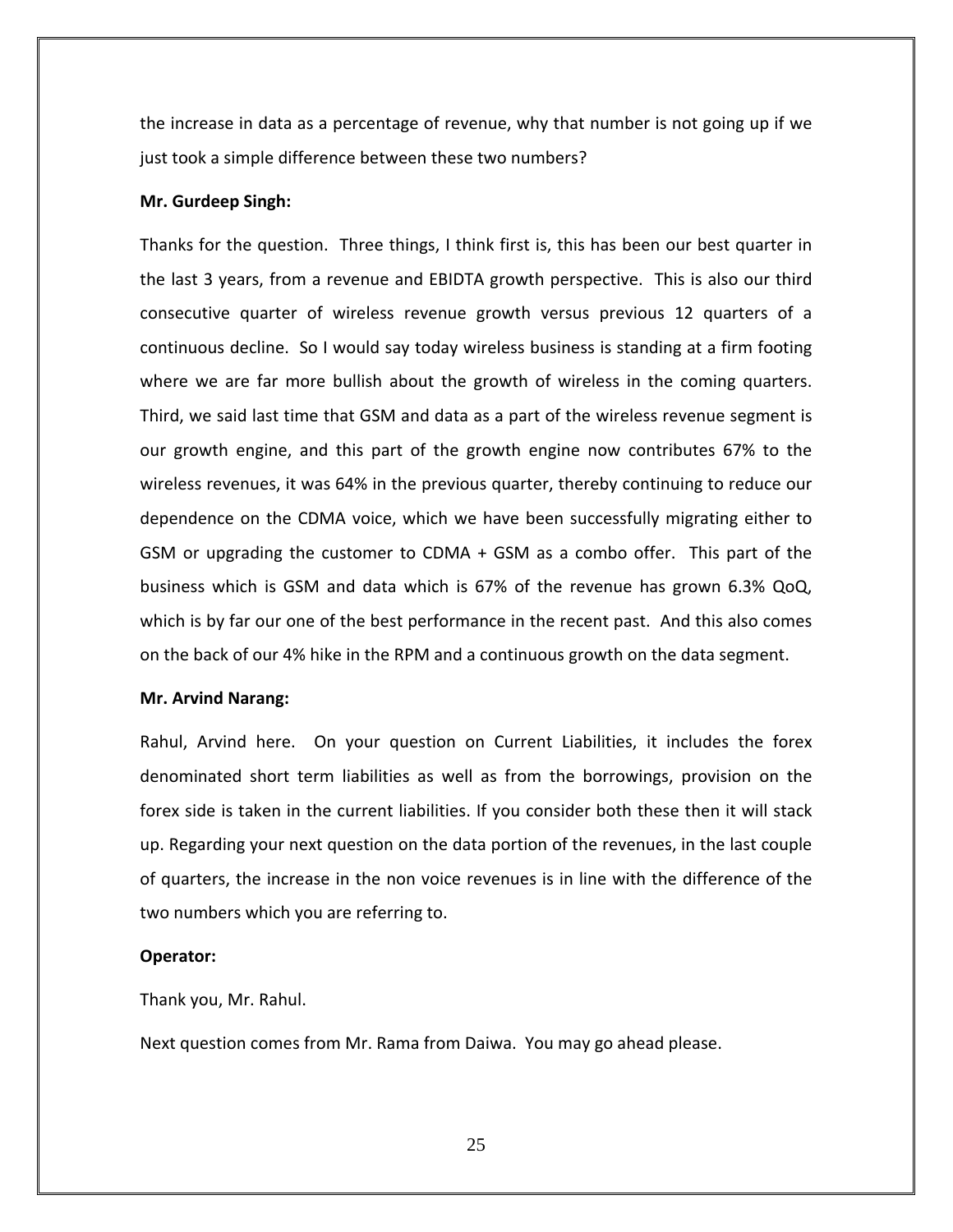#### **Mr. Rama Maruvada:**

Hi, good afternoon. I have two questions please. Firstly, with regards to the Reliance Jio partnership, have you recognized any revenue or income in the current quarter and also can you talk broadly about the accounting impact of the securitization process on your P&L? The second one has to do with your post-paid strategy, just wondering how the price cut is working and what are you seeing in terms of market share as well as overall momentum in the metros? Thank you.

#### **Mr. Gurdeep Singh:**

Thank you for your question. First one, on the Reliance Jio, yes, our pre‐delivery and handover work, both on the fibre and the tower has started, as we said it earlier. Having said that, the nature of the agreement between us is highly confidential, and that prohibits us from sharing the fact that how much is being delivered and by when, because this means spelling out their roll‐out and preparedness from a competitive knowledge point of view. So I would say that we would keep it to that extent, but yes, we are aiming to deliver the entire fibre and the tower tenancy during this fiscal, and realize the benefits thereof.

#### **Mr. Arvind Narang:**

The securitization deal was announced on 11th July, actually in the Q2, so to that extent the effect probably will come in Q2.

#### **Mr. Gurdeep Singh:**

Third question on the post-paid, I think 3G at 2G rate is also one of the tool or a driving strategy element that we are using to drive higher post-paid contribution on our network. It has just been about 11 or 12 days as we have been underway with this strategy. Initial results are encouraging, but we would wait a while to tell you how effectively it is working. But having said that, our intent is very clear, to correct our mid to high value bucket, largely in the metros, Delhi, Mumbai, and Kolkata, where large number of customers is sitting with the incumbents. We being the young GSM players,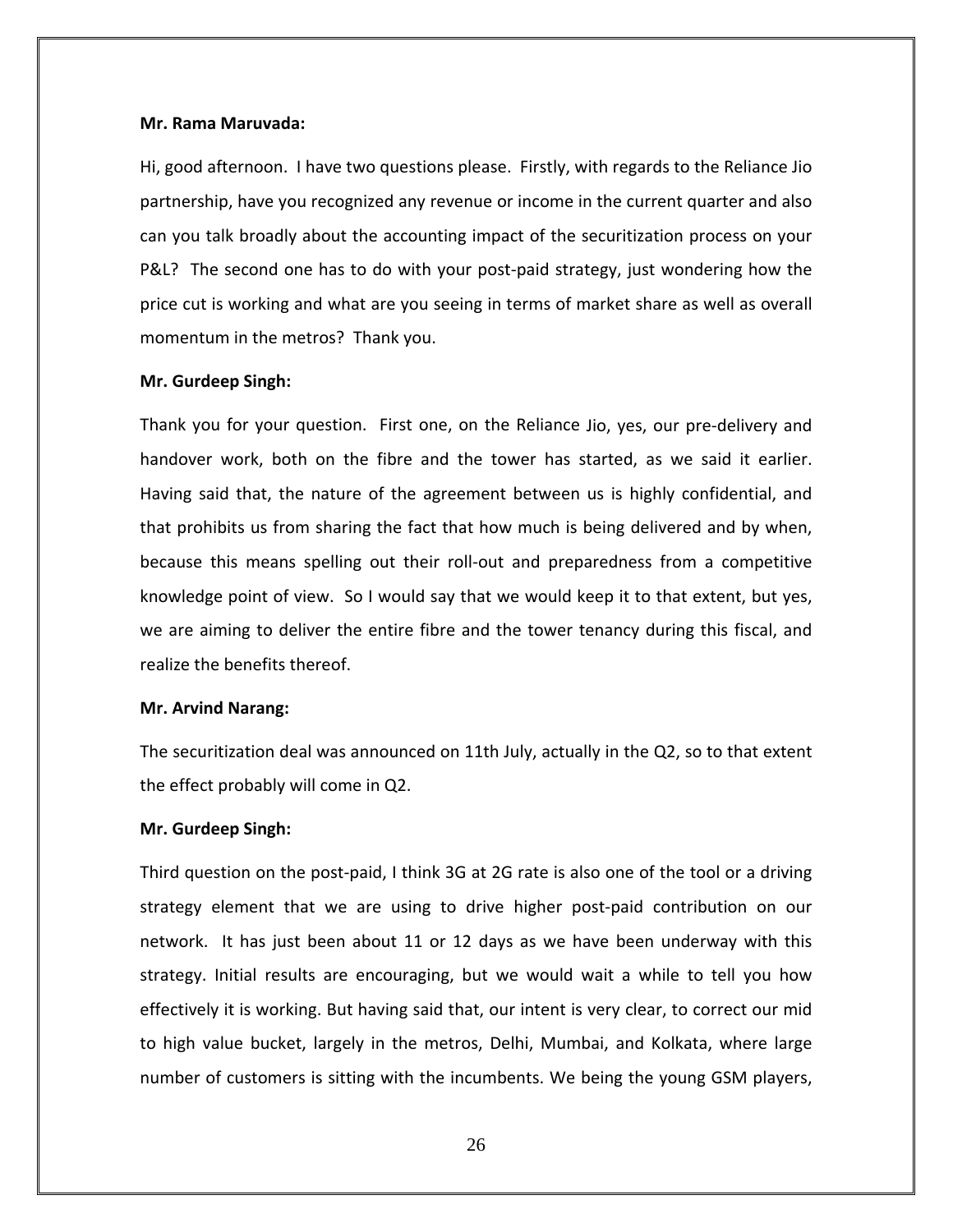and having the spectrum across 2G, 3G and CDMA are best positioned to offer superior services, both in voices and the internet area to our customers, and hence, we do look forward to improvement in this share. Our objective is to correct the revenue and the customer mix table.

# **Mr. Rama Maruvada:**

On the post‐paid, can I clarify then, are the indications clear, are you gaining share at the moment from what you are seeing or is it too early to say, have your competitors reacted to that at all?

# **Mr. Gurdeep Singh:**

It is too early for me to say how it is working, and too early to comment whether there is a competitive reaction on the ground or not. We have not seen any competitive reaction as yet. I would not like to comment why they have not reacted to it, probably they are constrained, but the fact is that we have relatively high availability of the spectrum across two technologies of 3G and CDMA in Delhi and Mumbai which we use both for 3G and high speed services. Our intent is to keep our dongle customers on the high speed data network and utilise the entire 3G spectrum for the handheld market, and that is why we took this action to drive disruptive smartphone growth on our network.

## **Mr. Rama Maruvada:**

Okay, I understand, thank you very much.

# **Operator:**

Thank you sir.

Next question comes from Mr. Piyush Choudhary from CIMB. You may go ahead please.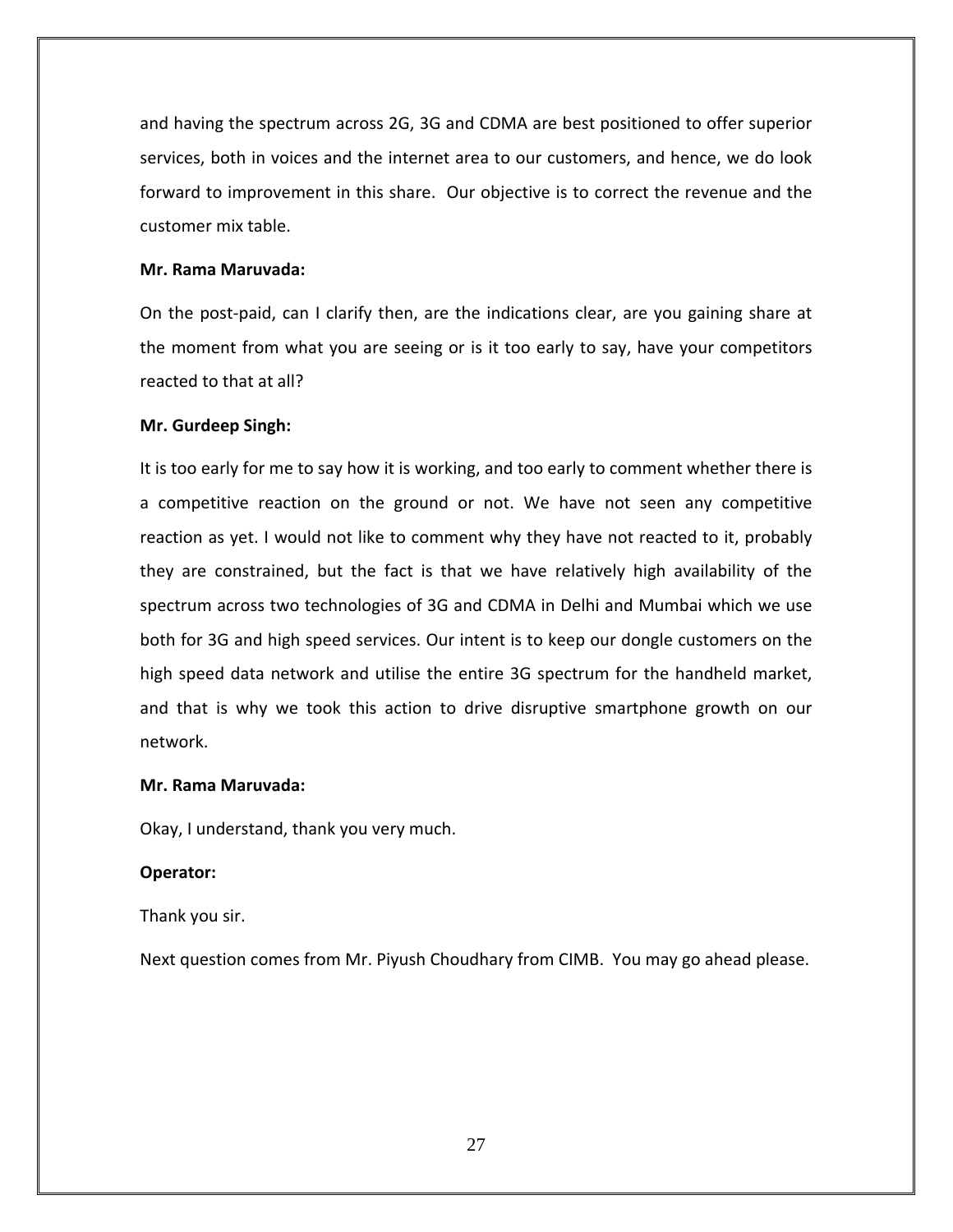# **Mr. Piyush Choudhary:**

Thanks a lot. Congratulations for a hardening RPM. Just a follow‐up on the Reliance Jio agreement. I appreciate the confidentiality agreement, but did I understand correctly that all the 45,000 towers would be delivered for tenancy during this fiscal?

# **Mr. Gurdeep Singh:**

Yeah, most of it will be delivered during this fiscal, including the fibre.

# **Mr. Piyush Choudhary:**

Will we start recognizing revenue benefits on account of those tenancies starting this fiscal, right?

# **Mr. Gurdeep Singh:**

Yes, as and when the delivery happens.

# **Mr. Piyush Choudhary:**

Okay, alright, thanks a lot, and all the best.

## **Mr. Gurdeep Singh:**

Thank you.

# **Operator:**

Thank you sir.

Next we have a follow‐up question from Mr. Srinivas Rao from Deutsche Bank. You may go ahead please.

## **Mr. Srinivas Rao:**

Sir, just one question I had. The demerger of the real estate assets, in which it is mentioned about the DAKC complex, for the realization of the monetizable value, that would require building office space in that complex (a), secondly, some time back, maybe about 9 months or prior, there was some news report of JV of ADAG group with Wanda group of China. Just wanted to check if these are related?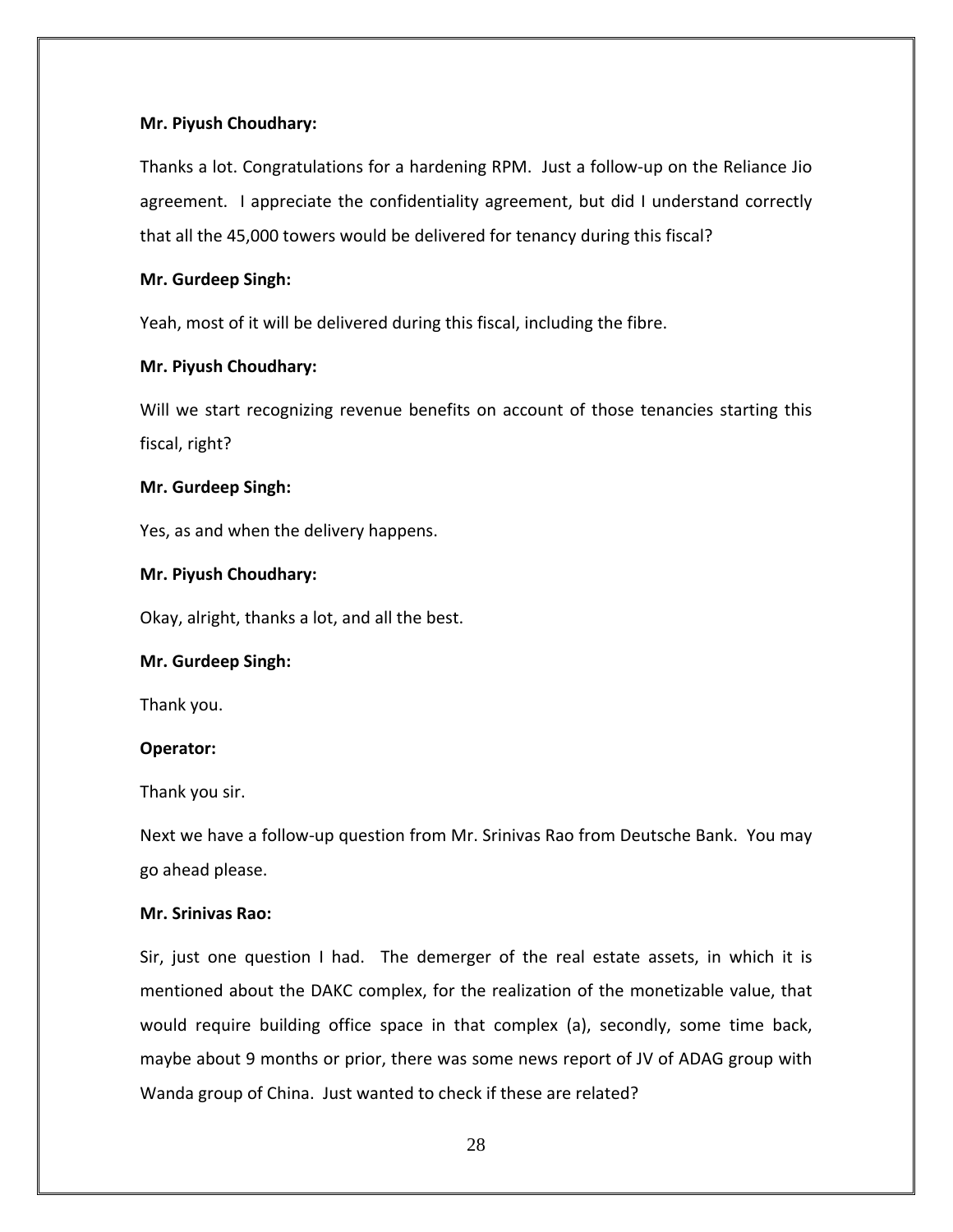#### **Mr. Arvind Narang:**

No, they are not related, though they may be doing some work with our Group companies separately. We have said in the press release that we will work with various global players in this space to monetize that. Regarding your question on the DAKC, you'll appreciate that the business is run across circles, not only from Mumbai or as a one‐state office or headquarters. So none of the operators obviously, would operate a Head Office from 135‐150 acres land space. You need space for the headquarter and NNOC building to monitor your operations across the country, but that doesn't require, a land bank of 135‐150 acres. So, in addition, there are some other land parcels, if you look at the press release, it says inter-alia and doesn't give the full list there as part of the land banks which are going to be part of Reliance Properties. We've already mentioned that a committee has been formed and they are working on it, and we plan to list that separately where all RCOM shareholders will get the benefit of the demerger.

#### **Mr. Srinivas Rao:**

Understood, thanks.

#### **Operator:**

Thank you sir.

Next, we have follow-up question from Ms. Reena Verma from Merrill Lynch. You may go ahead please.

## **Ms. Reena Verma:**

Hi, thanks once again, just very quickly on the DTH business, there has been various media reports about you looking to sell that business. If you could comment on it, and also, comment on the contraction in your Others segment, is that a reflection of the DTH business now kind of being on standstill? Thank you.

## **Mr. Gurdeep Singh:**

Well, Reena, thank you for the question. We are certainly exploring and continue to explore how to create more value out of the DTH business. So at this point in time, to